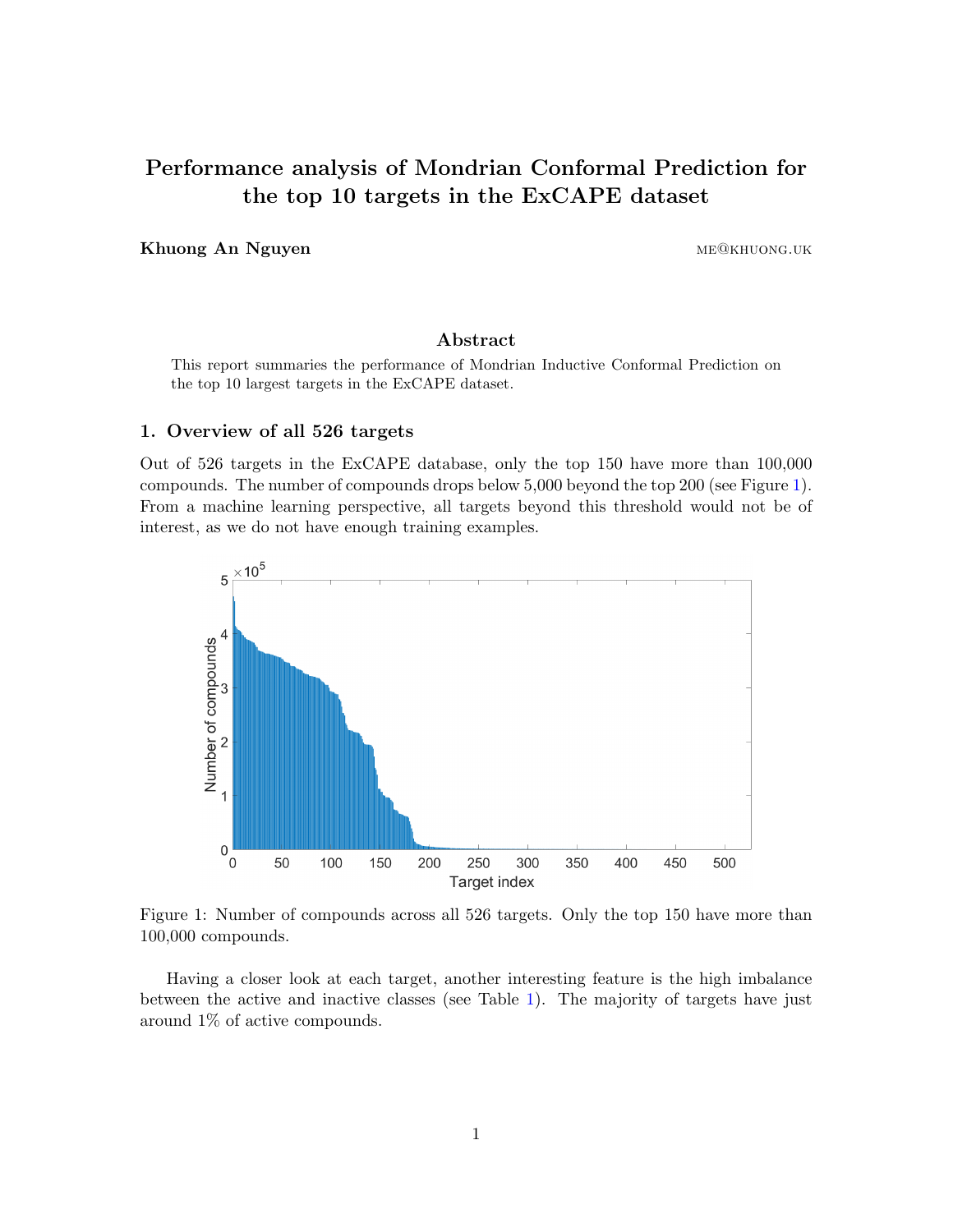# Nguyen

| Target           | Total compounds | Active compounds | % Active |
|------------------|-----------------|------------------|----------|
| IDH1             | 468,798         | 6,091            | $1.3\%$  |
| <b>CFTR</b>      | 459,914         | 1,166            | 0.25%    |
| NFE2L2           | 414,510         | 28,230           | $6.8\%$  |
| GLP1R            | 412,076         | 33,311           | 8.1%     |
| DRD <sub>3</sub> | 408,536         | 3,381            | $0.83\%$ |
| SMAD3            | 407,094         | 21,995           | $5.4\%$  |
| APOBEC3G         | 406,341         | 4,040            | $1\%$    |
| <b>GLS</b>       | 404,997         | 2,870            | 0.71%    |
| <b>TARDBP</b>    | 402,570         | 10,765           | 2.67%    |
| PTH1R            | 398,103         | 5,738            | 1.44%    |
|                  |                 |                  |          |

<span id="page-1-0"></span>Table 1: Top 10 targets with most compounds. Targets with more than 5% of active compounds are highlighted in bold.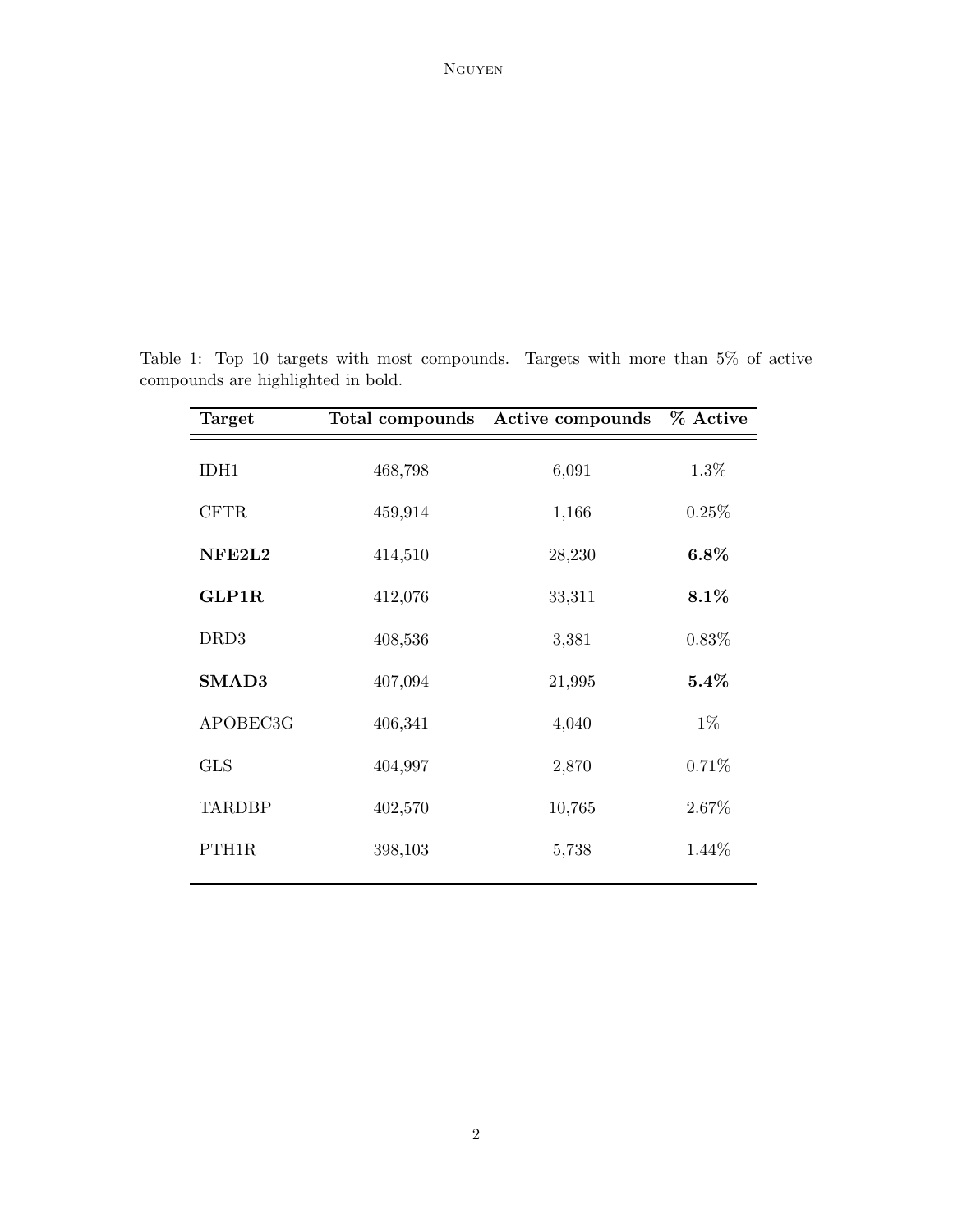# 2. Mondrian Inductive Conformal Prediction

The reason Mondrian Inductive Conformal Prediction (MICP) is used in this report, is because of the highly imbalanced nature of the dataset. Standard Conformal Prediction does not guarantee validity amongst classes. This means the error rate for the active class may be much higher in the end, which is compensated by much lower error rate for the inactive class.

In principal, MCIP splits the dataset into categories and set a separate significance level for each category. When calculating the p-values, we have to adjust the condition to pick the conditional label as follows. A more detailed treatment of MCIP can be found in our first deliverable.

$$
p(y) = \frac{|\{i = h+1, \dots, l+1 : y_i = y, \alpha_i \ge \alpha_{l+1}\}|}{|\{i = h+1, \dots, l+1 : y_i = y\}|}
$$
(1)

# 3. Performance results

In this section, we present the results of applying MICP for the top 10 largest targets in the ExCAPE dataset.

### 3.1. Testing environments

All experiments were carried out on the IT4I supercomputer located in the Czech Republic. The Salomon cluster consists of 1,008 compute nodes, with 129 TB RAM. Each node is a computer with 24 cores and 128 GB RAM. We used Python 3 to analyse the dataset.

# 3.2. Underlying algorithms

To analyse the performance of MICP, we will use Linear Support Vector Classification, Gradient Boosted Tree, and k-Nearest Neighbours as underlying algorithms, all provided as standard packages under Python. We then combine the p-values of individual algorithms (i.e. by taking the minimum p-values, maximum, mean, etc.) as described in another paper, giving a total of 11 separate algorithms performed on each target. Their results will be analysed below.

#### 3.3. Comparison of algorithms performance across the top 10 targets

Efficiency-wise, we rank the 11 algorithms based on the F1 score, across the top 10 targets (see Figures [2](#page-4-0) and [3\)](#page-5-0). F1 Score is the weighted average of Precision and Recall, in which 1 represents perfect precision and recall and 0 otherwise. It takes both false positives and false negatives into account. F1 score is useful than just accuracy, especially for imbalanced class distribution. The following conclusions are drawn:

- F1 score when predicting active compounds is low, less than 0.1, for highly imbalanced dataset (e.g. CFTR - 0.25% of active, GLS - 0.71% of active).
- F1 score when predicting inactive compounds is always higher than active ones, because of having more training examples.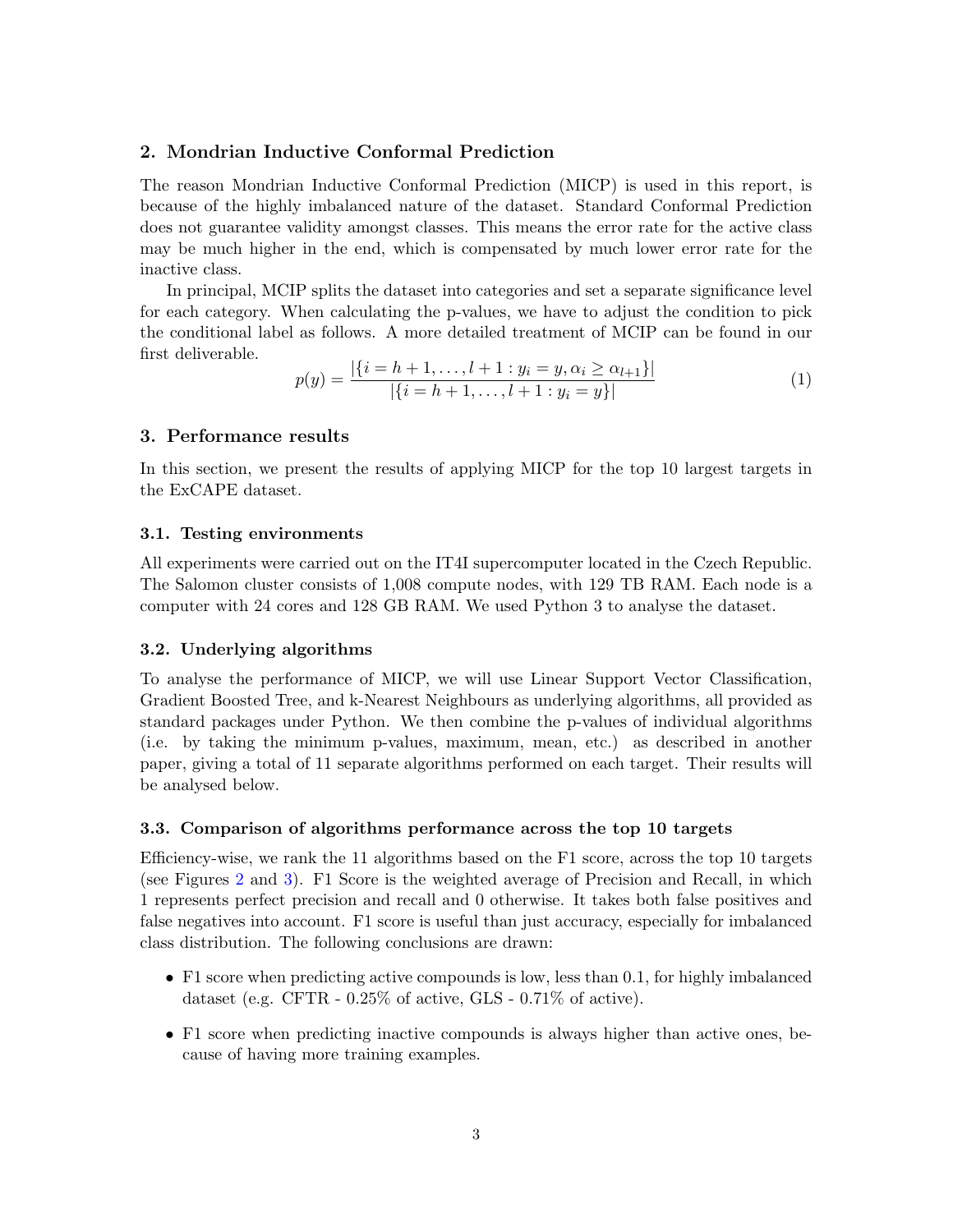- Fisher and combination of p-values using the mean performed better overall when predicting active compounds.
- Fisher performed better overall when predicting inactive compounds.
- The average precision of Fisher was the highest amongst all algorithms.

Validity-wise, except Fisher and combination of p-values by taking the minimum, MICP remains valid for all algorithms.

## 3.4. Detailed results for CFTR target

With 459,914 compounds, CFTR is the second biggest target. However, it is one of the most imbalanced targets in the top 30, with just 0.25% (1,166) active compounds.

The confusion matrices, F1 score for precise predictions, and ranking precision for CFTR are described below in Tables [2,](#page-6-0) [3](#page-7-0) and [4.](#page-7-1) Validity-wise, MCIP maintains good error rate below the significance level for all algorithms, except combination of p-values by taking the minimum and Fisher. Fisher also returned the highest F1 score when predicting inactive compounds. Whereas, Fisher ECDF and combination of p-values by taking the mean were the best option when predicting active compounds. Fisher, again, returned the highest average ranking precision.

### 3.5. Detailed results for NFE2L2 target

NFE2L2 is the third biggest target, and has one of highest number of active compounds at 6.8% (28,230).

The confusion matrices, F1 score for precise predictions, and ranking precision for NFE2L2 are described below in Tables [5,](#page-8-0) [6](#page-9-0) and [7.](#page-9-1) Validity-wise, MCIP maintains good error rate below the significance level for all algorithms, except combination of p-values by taking the minimum and Fisher. Combination of p-values by taking minimum returned the highest F1 score when predicting inactive compounds. Whereas, Fisher and Fisher ECDF were the best option when predicting active compounds. Fisher, again, returned the highest average ranking precision.

#### 3.6. Detailed results for GLP1R target

GLP1R is the fourth biggest target, and has one of highest number of active compounds at 8.1% (33,311).

The confusion matrices, F1 score for precise predictions, and ranking precision for GLP1R are described below in Tables [8,](#page-10-0) [9](#page-11-0) and [10.](#page-11-1) Validity-wise, MCIP maintains good error rate below the significance level for all algorithms, except combination of p-values by taking the minimum and Fisher. Fisher returned the highest F1 score when predicting inactive compounds. Whereas, Fisher ECDF and combination of p-values by taking the mean were the best option when predicting active compounds. Fisher, again, returned the highest average ranking precision.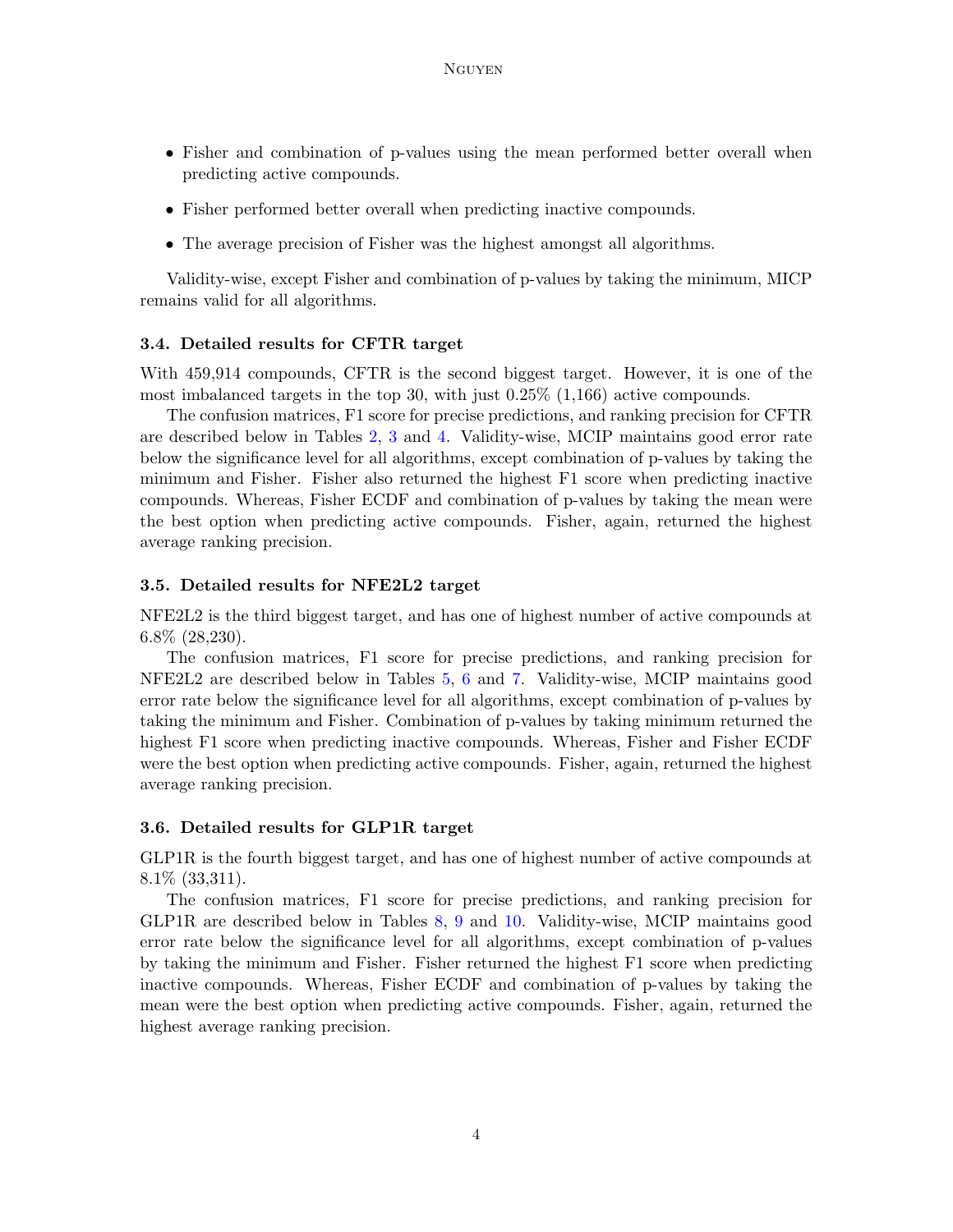<span id="page-4-0"></span>

5

Figure 2: Algorithms ranking for Active class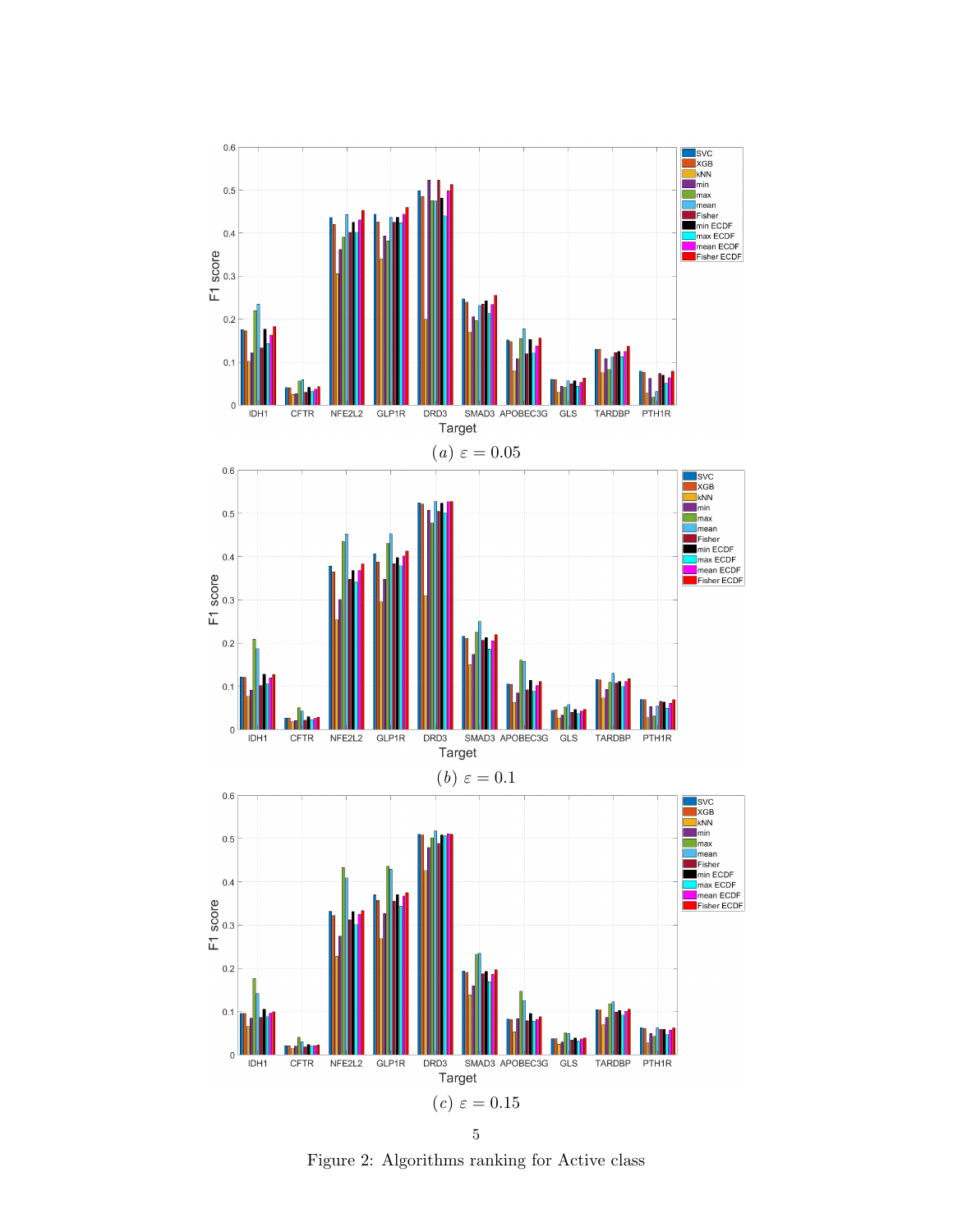Nguyen

<span id="page-5-0"></span>

Figure 3: Algorithms ranking for Inactive class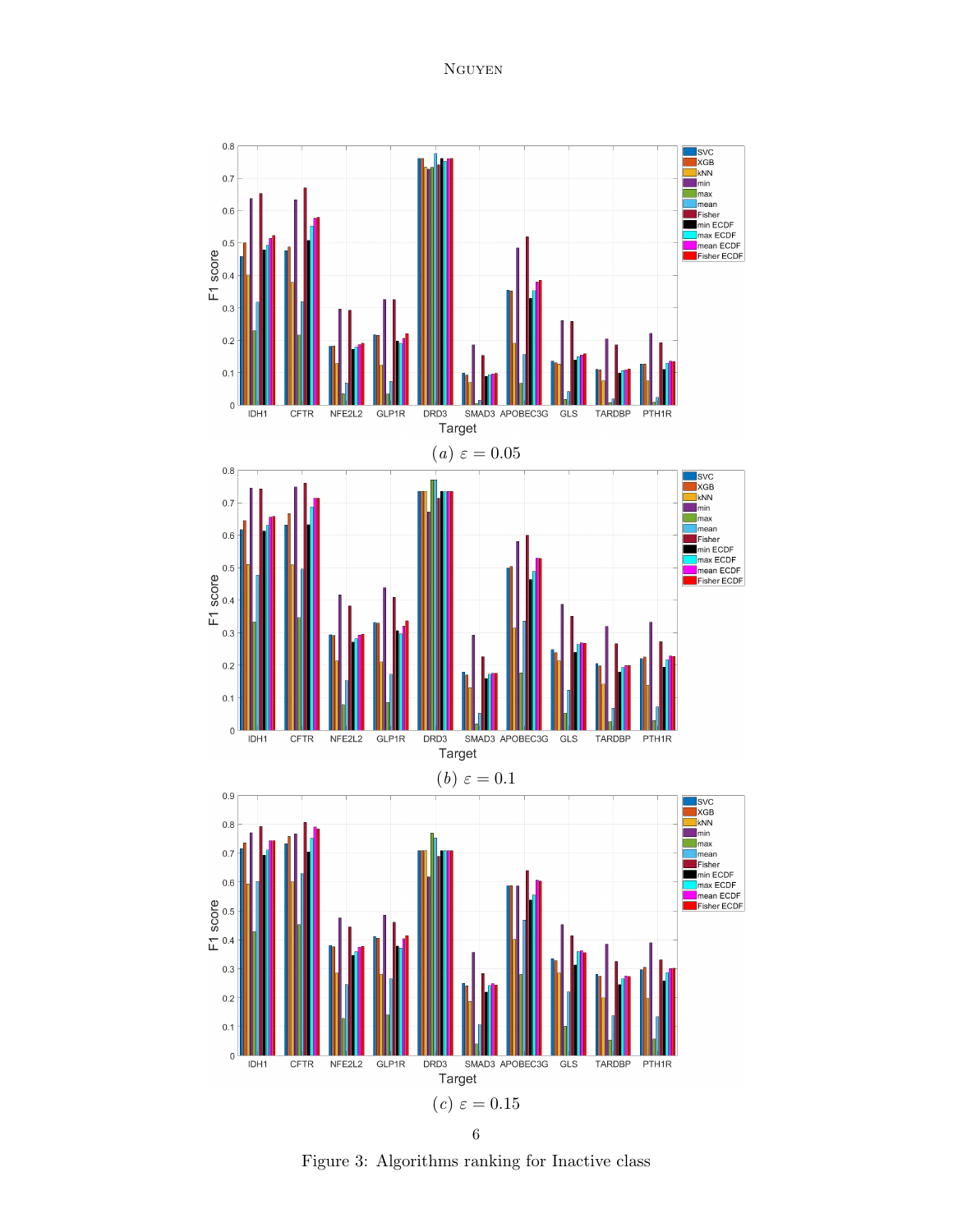<span id="page-6-0"></span>Table 2: Prediction error rate for CFTR target. ApA - Active predicted Active, ApI - Active predicted Inactive, IpI - Inactive predicted Inactive, IpA - Inactive predicted Active, refer to cases in which the region prediction contained only one label. Empty refers to cases in which the prediction set was empty. Uncertain are cases in which the region prediction contained more than one label. The values are averages over 50 splits. The number of test samples was 159,914, in which only about 405 on average across 50 splits are active compounds.

|                          | ApA    | ApI   | IpI      | IpA      | Empty   | Uncertain | Error rate  |  |  |  |  |
|--------------------------|--------|-------|----------|----------|---------|-----------|-------------|--|--|--|--|
| $_{\mathrm{SVC}}$        | 146.70 | 3.22  | 15744.74 | 1584.40  | 0.00    | 142434.94 | 9.928e-03   |  |  |  |  |
| <b>XGB</b>               | 136.54 | 2.88  | 12981.80 | 1585.10  | 0.00    | 145207.68 | 9.930e-03   |  |  |  |  |
| kNN                      | 70.68  | 3.94  | 13378.94 | 1595.84  | 0.00    | 144864.60 | 1.000e-02   |  |  |  |  |
| min                      | 174.94 | 7.54  | 29109.68 | 3753.78  | 59.72   | 126808.34 | 2.389e-02   |  |  |  |  |
| max                      | 53.50  | 0.34  | 2547.60  | 86.92    | 0.00    | 157225.64 | 5.457e-04   |  |  |  |  |
| mean                     | 62.24  | 0.94  | 6423.06  | 148.04   | 0.00    | 153279.72 | 9.316e-04   |  |  |  |  |
| Fisher                   | 203.56 | 13.18 | 51320.10 | 5464.28  | 0.68    | 102912.20 | 3.426e-02   |  |  |  |  |
| min ECDF                 | 137.48 | 6.92  | 26099.18 | 1574.98  | 23.64   | 132071.80 | 1.004e-02   |  |  |  |  |
| max ECDF                 | 104.48 | 4.60  | 23411.06 | 1592.70  | 0.00    | 134801.16 | 9.988e-03   |  |  |  |  |
| mean ECDF                | 114.76 | 4.60  | 25087.44 | 1592.64  | 0.00    | 133114.56 | 9.988e-03   |  |  |  |  |
| Fisher ECDF              | 146.92 | 5.70  | 29114.72 | 1597.06  | 0.00    | 129049.60 | $1.002e-02$ |  |  |  |  |
| (b) $\varepsilon = 0.05$ |        |       |          |          |         |           |             |  |  |  |  |
|                          |        |       |          |          |         |           |             |  |  |  |  |
|                          | ApA    | ApI   | IpI      | IpA      | Empty   | Uncertain | Error rate  |  |  |  |  |
| <b>SVC</b>               | 211.58 | 18.88 | 52449.84 | 7982.60  | 0.00    | 99251.10  | 0.050       |  |  |  |  |
| <b>XGB</b>               | 206.50 | 19.08 | 54310.02 | 8002.42  | 0.00    | 97375.98  | 0.050       |  |  |  |  |
| kNN                      | 126.22 | 22.22 | 39227.12 | 7944.74  | 0.00    | 112593.70 | 0.050       |  |  |  |  |
| min                      | 257.06 | 32.42 | 77529.84 | 16292.38 | 2099.78 | 63702.52  | 0.115       |  |  |  |  |
| max                      | 80.80  | 3.66  | 20382.98 | 615.50   | 0.00    | 138831.06 | 0.004       |  |  |  |  |
| mean                     | 114.08 | 6.20  | 31705.28 | 1557.30  | 0.00    | 126531.14 | 0.010       |  |  |  |  |
| Fisher                   | 263.92 | 33.08 | 84069.18 | 15185.48 | 72.18   | 60290.16  | 0.096       |  |  |  |  |
| min ECDF                 | 208.44 | 19.32 | 57017.10 | 7616.28  | 395.84  | 94657.02  | 0.050       |  |  |  |  |
| max ECDF                 | 167.30 | 20.80 | 64052.06 | 7986.46  | 0.00    | 87687.38  | 0.050       |  |  |  |  |
| mean ECDF                | 190.64 | 21.08 | 67878.28 | 7997.52  | 0.00    | 83826.48  | 0.050       |  |  |  |  |
| Fisher ECDF              | 223.04 | 21.88 | 68260.18 | 7987.00  | 5.54    | 83416.36  | 0.050       |  |  |  |  |

(a)  $\varepsilon = 0.01$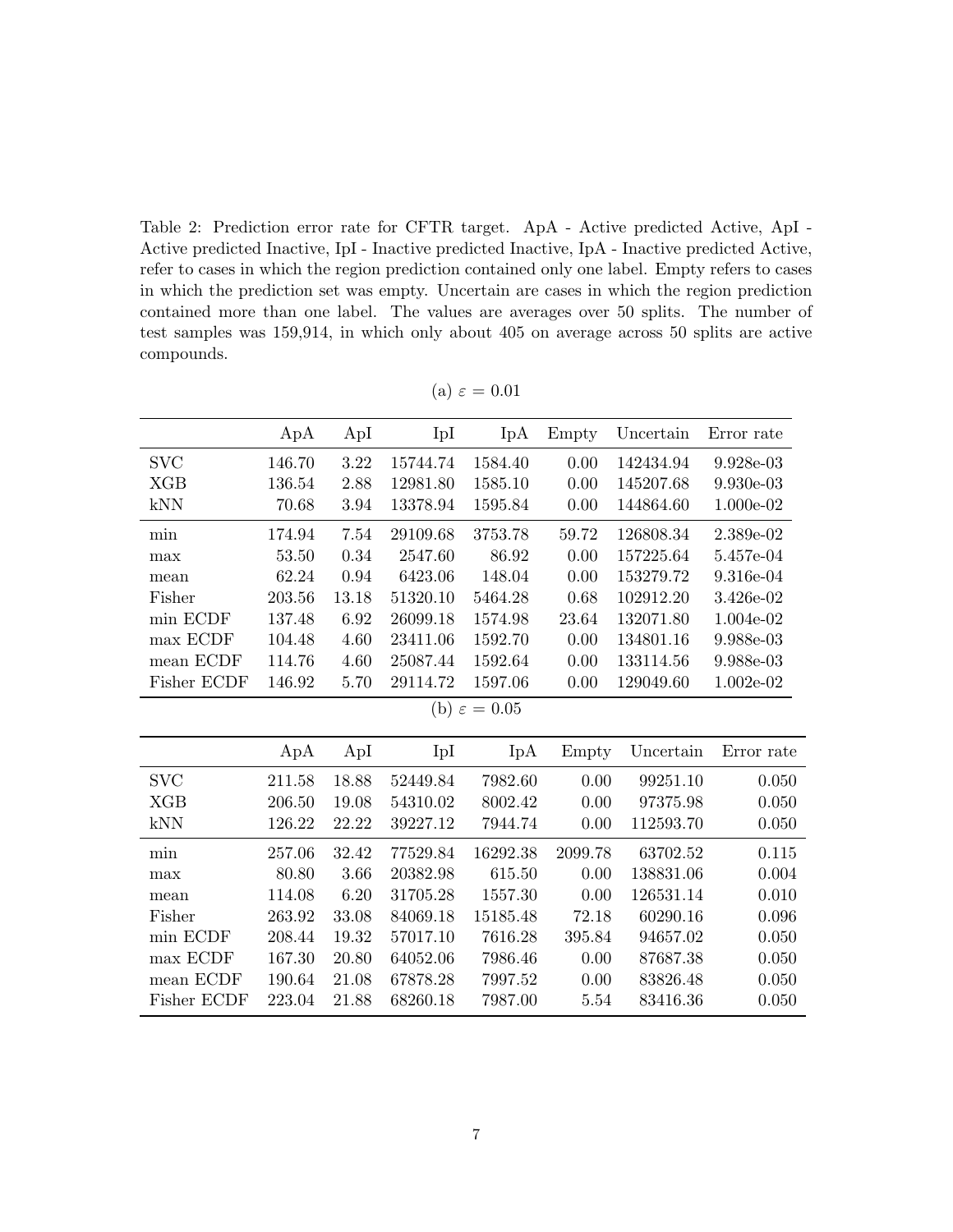<span id="page-7-0"></span>

|             |       | F1 for the active class |       |       |       | F1 for the inactive class |       |       |  |  |
|-------------|-------|-------------------------|-------|-------|-------|---------------------------|-------|-------|--|--|
| epsilon     | 0.01  | 0.05                    | 0.10  | 0.15  | 0.01  | 0.05                      | 0.10  | 0.15  |  |  |
| <b>SVC</b>  | 0.075 | 0.041                   | 0.027 | 0.021 | 0.169 | 0.476                     | 0.631 | 0.733 |  |  |
| XGB         | 0.070 | 0.040                   | 0.027 | 0.021 | 0.142 | 0.488                     | 0.667 | 0.758 |  |  |
| kNN         | 0.037 | 0.025                   | 0.019 | 0.015 | 0.145 | 0.380                     | 0.509 | 0.601 |  |  |
| min         | 0.057 | 0.027                   | 0.021 | 0.020 | 0.294 | 0.633                     | 0.748 | 0.768 |  |  |
| max         | 0.046 | 0.056                   | 0.051 | 0.041 | 0.030 | 0.217                     | 0.347 | 0.454 |  |  |
| mean        | 0.052 | 0.059                   | 0.043 | 0.031 | 0.074 | 0.319                     | 0.496 | 0.630 |  |  |
| Fisher      | 0.052 | 0.030                   | 0.022 | 0.019 | 0.469 | 0.670                     | 0.760 | 0.807 |  |  |
| min ECDF    | 0.070 | 0.042                   | 0.030 | 0.024 | 0.266 | 0.508                     | 0.632 | 0.704 |  |  |
| max ECDF    | 0.054 | 0.032                   | 0.023 | 0.020 | 0.242 | 0.553                     | 0.687 | 0.752 |  |  |
| mean ECDF   | 0.059 | 0.037                   | 0.026 | 0.021 | 0.257 | 0.576                     | 0.714 | 0.791 |  |  |
| Fisher ECDF | 0.075 | 0.043                   | 0.029 | 0.023 | 0.293 | 0.579                     | 0.714 | 0.785 |  |  |

Table 3: F1 score for CFTR target

<span id="page-7-1"></span>Table 4: CFTR target's ranking precision for active compounds expressed in terms of precision-at-k, for  $k = 10, 25, 50, 100, 200$  and in terms of Average Precision. Best values in each column are highlighted in bold.

|            |               | $k=10$ | $k=25$ | $k=50$ | $k = 100$ | $k = 200$ | Avg prec |
|------------|---------------|--------|--------|--------|-----------|-----------|----------|
| <b>SVC</b> | Lowest $p_0$  | 0.868  | 0.842  | 0.696  | 0.485     | 0.330     | 0.160    |
|            | Highest $p_1$ | 0.894  | 0.850  | 0.700  | 0.485     | 0.330     | 0.159    |
| <b>XGB</b> | Lowest $p_0$  | 0.922  | 0.896  | 0.704  | 0.491     | 0.331     | 0.157    |
|            | Highest $p_1$ | 0.950  | 0.911  | 0.700  | 0.490     | 0.329     | 0.157    |
| kNN        | Lowest $p_0$  | 0.942  | 0.923  | 0.684  | 0.379     | 0.208     | 0.099    |
|            | Highest $p_1$ | 0.974  | 0.932  | 0.678  | 0.378     | 0.206     | 0.098    |
| min        | Lowest $p_0$  | 0.874  | 0.862  | 0.718  | 0.468     | 0.305     | 0.149    |
|            | Highest $p_1$ | 0.978  | 0.942  | 0.731  | 0.492     | 0.322     | 0.149    |
| max        | Lowest $p_0$  | 0.962  | 0.934  | 0.734  | 0.481     | 0.295     | 0.138    |
|            | Highest $p_1$ | 0.920  | 0.894  | 0.711  | 0.443     | 0.255     | 0.121    |
| mean       | Lowest $p_0$  | 0.964  | 0.940  | 0.737  | 0.485     | 0.307     | 0.147    |
|            | Highest $p_1$ | 0.976  | 0.939  | 0.740  | 0.497     | 0.329     | 0.166    |
| Fisher     | Lowest $p_0$  | 0.962  | 0.941  | 0.743  | 0.498     | 0.336     | 0.174    |
|            | Highest $p_1$ | 0.976  | 0.940  | 0.740  | 0.497     | 0.327     | 0.162    |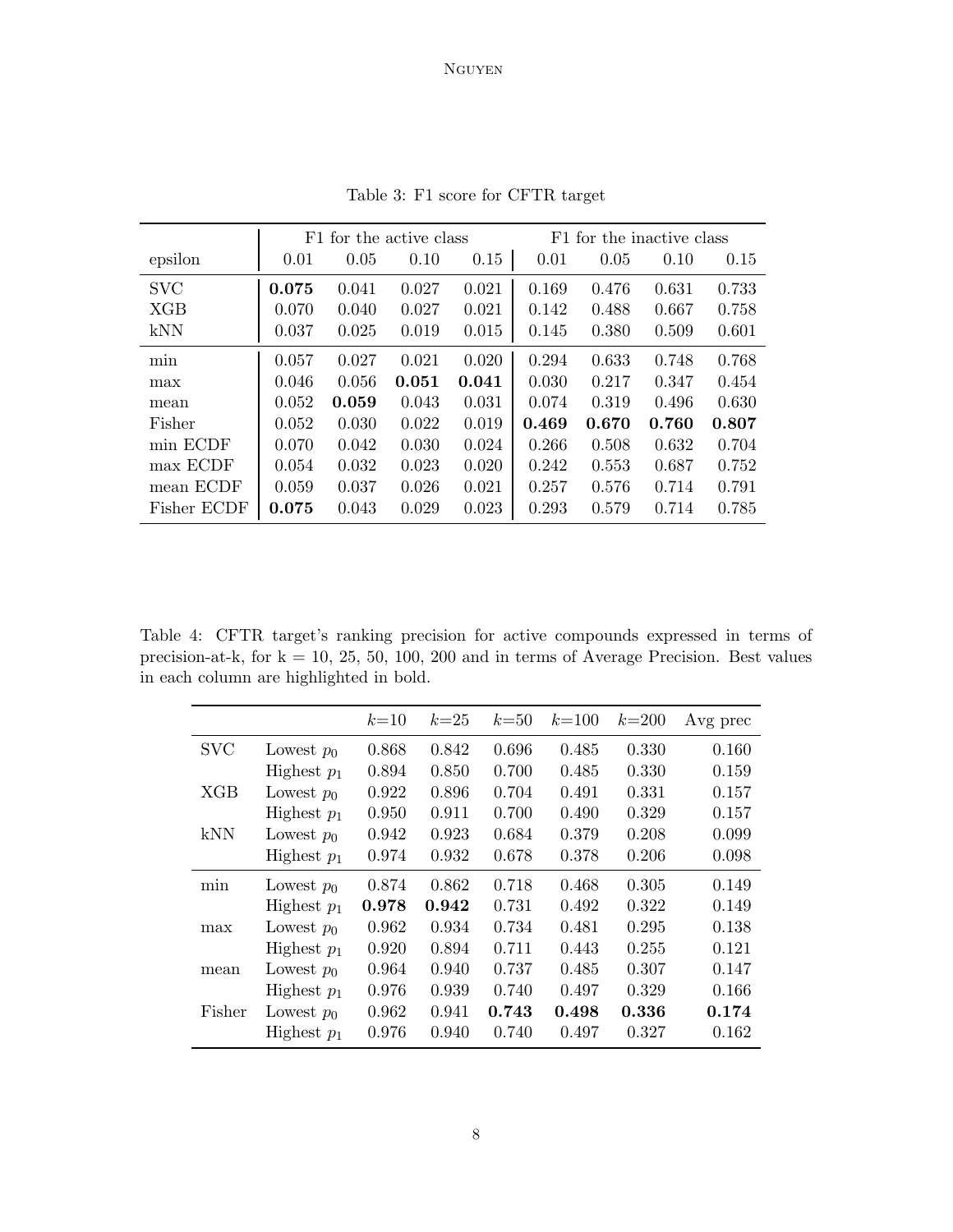<span id="page-8-0"></span>Table 5: Prediction error rate for NFE2L2 target. ApA - Active predicted Active, ApI - Active predicted Inactive, IpI - Inactive predicted Inactive, IpA - Inactive predicted Active, refer to cases in which the region prediction contained only one label. Empty refers to cases in which the prediction set was empty. Uncertain are cases in which the region prediction contained more than one label. The values are averages over 50 splits. The number of test samples was 114,510, in which only about 7,798 on average across 50 splits are active compounds.

| ApA<br>ApI<br>IpI<br>IpA<br>Uncertain<br>Error rate<br>Empty<br><b>SVC</b><br>1054.64<br>0.010<br>758.78<br>80.14<br>4631.90<br>0.00<br>107984.54<br>5356.82<br>1063.10<br><b>XGB</b><br>768.54<br>77.80<br>0.00<br>107243.74<br>0.010<br>kNN<br>725.26<br>79.64<br>3256.54<br>1062.66<br>0.00<br>109385.90<br>0.010<br>1308.04<br>201.02<br>9585.02<br>2272.56<br>4.56<br>101138.80<br>0.022<br>min<br>282.54<br>3.18<br>644.18<br>198.44<br>0.00<br>113381.66<br>0.002<br>max<br>6.88<br>336.10<br>420.70<br>1180.98<br>0.00<br>112565.34<br>0.003<br>mean<br>Fisher<br>1805.88<br>282.76<br>13884.40<br>3602.58<br>0.00<br>94934.38<br>0.034 |  |  |  |  |  |  |  |  |  |  |  |
|-------------------------------------------------------------------------------------------------------------------------------------------------------------------------------------------------------------------------------------------------------------------------------------------------------------------------------------------------------------------------------------------------------------------------------------------------------------------------------------------------------------------------------------------------------------------------------------------------------------------------------------------------|--|--|--|--|--|--|--|--|--|--|--|
|                                                                                                                                                                                                                                                                                                                                                                                                                                                                                                                                                                                                                                                 |  |  |  |  |  |  |  |  |  |  |  |
|                                                                                                                                                                                                                                                                                                                                                                                                                                                                                                                                                                                                                                                 |  |  |  |  |  |  |  |  |  |  |  |
|                                                                                                                                                                                                                                                                                                                                                                                                                                                                                                                                                                                                                                                 |  |  |  |  |  |  |  |  |  |  |  |
|                                                                                                                                                                                                                                                                                                                                                                                                                                                                                                                                                                                                                                                 |  |  |  |  |  |  |  |  |  |  |  |
|                                                                                                                                                                                                                                                                                                                                                                                                                                                                                                                                                                                                                                                 |  |  |  |  |  |  |  |  |  |  |  |
|                                                                                                                                                                                                                                                                                                                                                                                                                                                                                                                                                                                                                                                 |  |  |  |  |  |  |  |  |  |  |  |
|                                                                                                                                                                                                                                                                                                                                                                                                                                                                                                                                                                                                                                                 |  |  |  |  |  |  |  |  |  |  |  |
|                                                                                                                                                                                                                                                                                                                                                                                                                                                                                                                                                                                                                                                 |  |  |  |  |  |  |  |  |  |  |  |
| min ECDF<br>81.54<br>5060.74<br>1064.90<br>0.08<br>107483.18<br>0.010<br>819.56                                                                                                                                                                                                                                                                                                                                                                                                                                                                                                                                                                 |  |  |  |  |  |  |  |  |  |  |  |
| max ECDF<br>843.12<br>79.14<br>5266.24<br>1063.00<br>0.00<br>107258.50<br>0.010                                                                                                                                                                                                                                                                                                                                                                                                                                                                                                                                                                 |  |  |  |  |  |  |  |  |  |  |  |
| mean ECDF<br>5553.64<br>1062.44<br>867.90<br>79.64<br>0.00<br>106946.38<br>0.010                                                                                                                                                                                                                                                                                                                                                                                                                                                                                                                                                                |  |  |  |  |  |  |  |  |  |  |  |
| Fisher ECDF<br>81.02<br>5905.90<br>1067.26<br>0.00<br>106555.86<br>0.010<br>899.96                                                                                                                                                                                                                                                                                                                                                                                                                                                                                                                                                              |  |  |  |  |  |  |  |  |  |  |  |
| (b) $\varepsilon = 0.05$                                                                                                                                                                                                                                                                                                                                                                                                                                                                                                                                                                                                                        |  |  |  |  |  |  |  |  |  |  |  |
|                                                                                                                                                                                                                                                                                                                                                                                                                                                                                                                                                                                                                                                 |  |  |  |  |  |  |  |  |  |  |  |
| ApA<br>ApI<br>IpI<br>IpA<br>Uncertain<br>Error rate<br>Empty                                                                                                                                                                                                                                                                                                                                                                                                                                                                                                                                                                                    |  |  |  |  |  |  |  |  |  |  |  |
| <b>SVC</b><br>393.78<br>16679.94<br>5346.64<br>0.00<br>2101.96<br>89987.68<br>0.050                                                                                                                                                                                                                                                                                                                                                                                                                                                                                                                                                             |  |  |  |  |  |  |  |  |  |  |  |
| 16813.16<br><b>XGB</b><br>2000.18<br>388.82<br>5330.28<br>0.00<br>89977.56<br>0.050                                                                                                                                                                                                                                                                                                                                                                                                                                                                                                                                                             |  |  |  |  |  |  |  |  |  |  |  |
| kNN<br>400.02<br>0.00<br>1355.22<br>11552.74<br>5349.26<br>95852.76<br>0.050                                                                                                                                                                                                                                                                                                                                                                                                                                                                                                                                                                    |  |  |  |  |  |  |  |  |  |  |  |
| 865.06<br>29165.26<br>10960.70<br>682.60<br>2903.96<br>69932.42<br>0.109<br>min                                                                                                                                                                                                                                                                                                                                                                                                                                                                                                                                                                 |  |  |  |  |  |  |  |  |  |  |  |
| 832.14<br>0.00<br>109817.16<br>735.16<br>33.92<br>3091.62<br>0.008<br>max                                                                                                                                                                                                                                                                                                                                                                                                                                                                                                                                                                       |  |  |  |  |  |  |  |  |  |  |  |
| 0.00<br>1045.16<br>87.44<br>5912.44<br>1473.80<br>105991.16<br>0.014<br>mean                                                                                                                                                                                                                                                                                                                                                                                                                                                                                                                                                                    |  |  |  |  |  |  |  |  |  |  |  |
| Fisher<br>2835.76<br>772.72<br>28710.98<br>9064.24<br>1.10<br>73125.20<br>0.086                                                                                                                                                                                                                                                                                                                                                                                                                                                                                                                                                                 |  |  |  |  |  |  |  |  |  |  |  |
| min ECDF<br>388.36<br>15778.18<br>5229.30<br>98.34<br>91010.14<br>0.050<br>2005.68                                                                                                                                                                                                                                                                                                                                                                                                                                                                                                                                                              |  |  |  |  |  |  |  |  |  |  |  |
| max ECDF<br>393.70<br>16392.30<br>5333.64<br>0.00<br>90496.38<br>0.050<br>1893.98                                                                                                                                                                                                                                                                                                                                                                                                                                                                                                                                                               |  |  |  |  |  |  |  |  |  |  |  |
| mean ECDF<br>2068.08<br>396.80<br>17250.64<br>5330.06<br>0.00<br>89464.42<br>0.050                                                                                                                                                                                                                                                                                                                                                                                                                                                                                                                                                              |  |  |  |  |  |  |  |  |  |  |  |
| Fisher ECDF<br>2202.18<br>394.18<br>17587.46<br>5323.06<br>0.08<br>89003.04<br>0.050                                                                                                                                                                                                                                                                                                                                                                                                                                                                                                                                                            |  |  |  |  |  |  |  |  |  |  |  |

(a)  $\varepsilon = 0.01$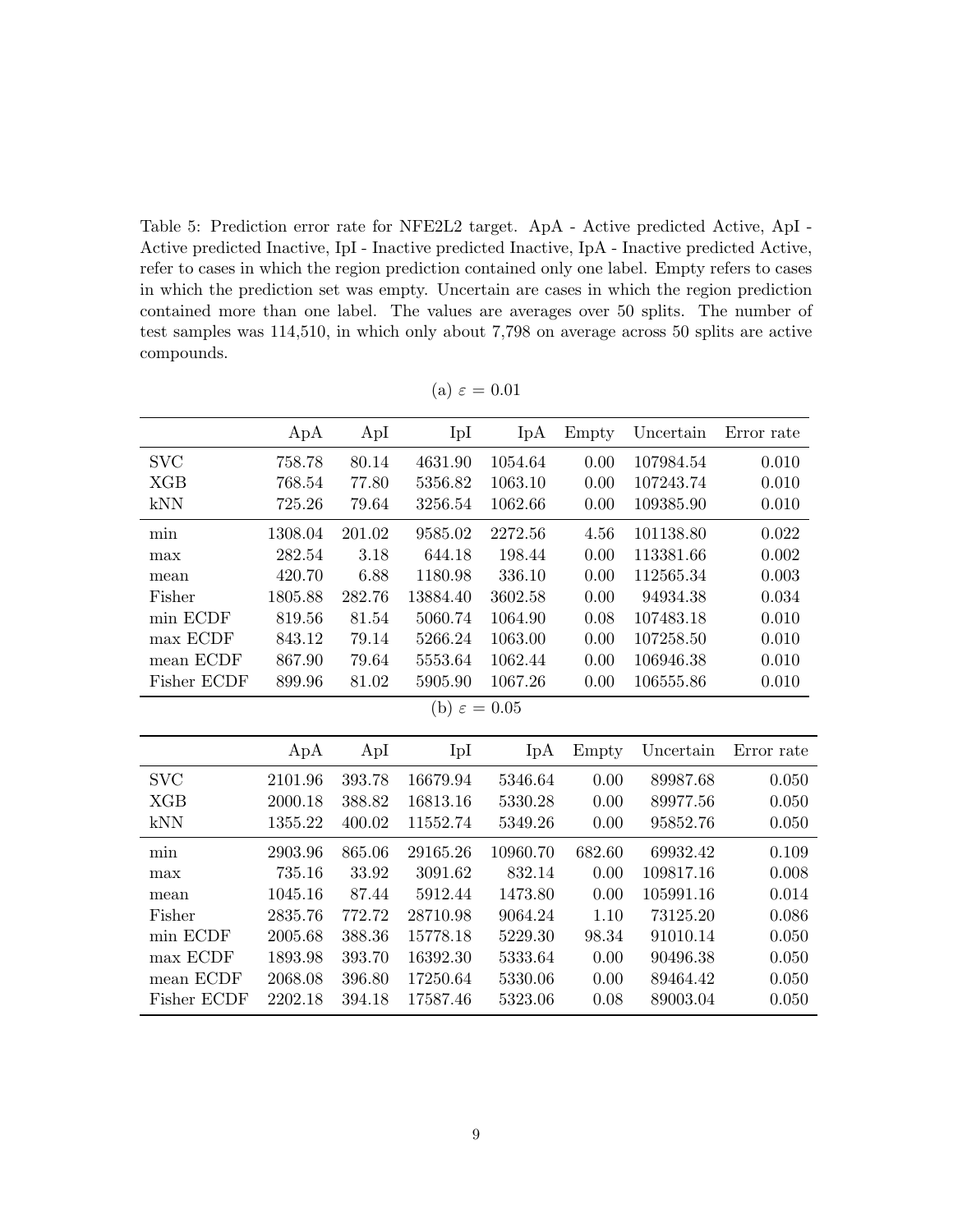<span id="page-9-0"></span>

|             |       | F1 for the active class |       |       |       | F1 for the inactive class |       |       |  |  |
|-------------|-------|-------------------------|-------|-------|-------|---------------------------|-------|-------|--|--|
| epsilon     | 0.01  | 0.05                    | 0.10  | 0.15  | 0.01  | 0.05                      | 0.10  | 0.15  |  |  |
| <b>SVC</b>  | 0.379 | 0.436                   | 0.378 | 0.332 | 0.054 | 0.182                     | 0.294 | 0.381 |  |  |
| XGB         | 0.382 | 0.420                   | 0.365 | 0.322 | 0.062 | 0.183                     | 0.292 | 0.377 |  |  |
| kNN         | 0.364 | 0.305                   | 0.254 | 0.228 | 0.038 | 0.129                     | 0.214 | 0.286 |  |  |
| min         | 0.453 | 0.362                   | 0.301 | 0.275 | 0.109 | 0.297                     | 0.416 | 0.476 |  |  |
| max         | 0.211 | 0.391                   | 0.435 | 0.433 | 0.008 | 0.036                     | 0.079 | 0.129 |  |  |
| mean        | 0.285 | 0.443                   | 0.452 | 0.409 | 0.014 | 0.069                     | 0.153 | 0.246 |  |  |
| Fisher      | 0.475 | 0.402                   | 0.348 | 0.312 | 0.154 | 0.293                     | 0.383 | 0.445 |  |  |
| min ECDF    | 0.402 | 0.425                   | 0.368 | 0.331 | 0.059 | 0.173                     | 0.272 | 0.347 |  |  |
| max ECDF    | 0.411 | 0.402                   | 0.341 | 0.301 | 0.061 | 0.179                     | 0.282 | 0.360 |  |  |
| mean ECDF   | 0.421 | 0.431                   | 0.368 | 0.325 | 0.064 | 0.187                     | 0.293 | 0.376 |  |  |
| Fisher ECDF | 0.432 | 0.453                   | 0.383 | 0.334 | 0.068 | 0.191                     | 0.296 | 0.378 |  |  |

Table 6: F1 score for NFE2L2 target

<span id="page-9-1"></span>Table 7: NFE2L2 target's ranking precision for active compounds expressed in terms of precision-at-k, for  $k = 10, 25, 50, 100, 200$  and in terms of Average Precision. Best values in each column are highlighted in bold.

|            |               | $k=10$ | $k=25$ | $k=50$ | $k = 100$ | $k = 200$ | Avg prec |
|------------|---------------|--------|--------|--------|-----------|-----------|----------|
| <b>SVC</b> | Lowest $p_0$  | 0.542  | 0.525  | 0.523  | 0.522     | 0.513     | 0.212    |
|            | Highest $p_1$ | 0.542  | 0.522  | 0.525  | 0.522     | 0.512     | 0.212    |
| XGB        | Lowest $p_0$  | 0.682  | 0.673  | 0.676  | 0.653     | 0.602     | 0.210    |
|            | Highest $p_1$ | 0.692  | 0.670  | 0.672  | 0.654     | 0.602     | 0.209    |
| kNN        | Lowest $p_0$  | 0.774  | 0.740  | 0.711  | 0.671     | 0.637     | 0.157    |
|            | Highest $p_1$ | 0.792  | 0.750  | 0.711  | 0.673     | 0.636     | 0.157    |
| min        | Lowest $p_0$  | 0.706  | 0.675  | 0.662  | 0.643     | 0.613     | 0.212    |
|            | Highest $p_1$ | 0.772  | 0.768  | 0.730  | 0.694     | 0.651     | 0.214    |
| max        | Lowest $p_0$  | 0.748  | 0.756  | 0.721  | 0.691     | 0.650     | 0.205    |
|            | Highest $p_1$ | 0.680  | 0.642  | 0.628  | 0.614     | 0.596     | 0.201    |
| mean       | Lowest $p_0$  | 0.782  | 0.773  | 0.730  | 0.696     | 0.657     | 0.223    |
|            | Highest $p_1$ | 0.800  | 0.775  | 0.735  | 0.697     | 0.658     | 0.230    |
| Fisher     | Lowest $p_0$  | 0.786  | 0.761  | 0.726  | 0.695     | 0.658     | 0.231    |
|            | Highest $p_1$ | 0.800  | 0.776  | 0.736  | 0.697     | 0.658     | 0.227    |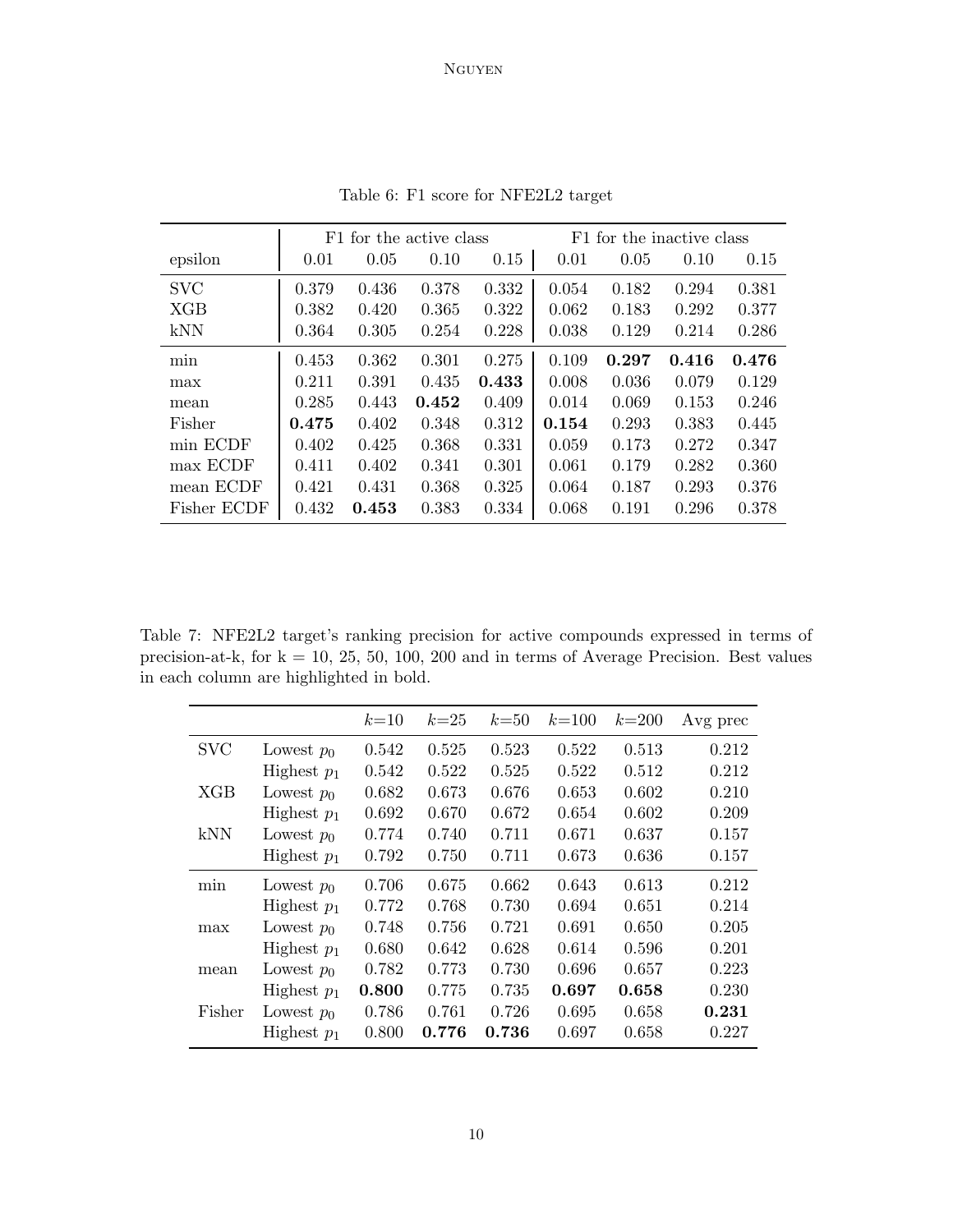<span id="page-10-0"></span>Table 8: Prediction error rate for GLP1R target. ApA - Active predicted Active, ApI - Active predicted Inactive, IpI - Inactive predicted Inactive, IpA - Inactive predicted Active, refer to cases in which the region prediction contained only one label. Empty refers to cases in which the prediction set was empty. Uncertain are cases in which the region prediction contained more than one label. The values are averages over 50 splits. The number of test samples was 112,076, in which only about 9,056 on average across 50 splits are active compounds.

|                          | ApA     | ApI    | IpI      | IpA      | Empty  | Uncertain | Error rate |  |  |  |  |
|--------------------------|---------|--------|----------|----------|--------|-----------|------------|--|--|--|--|
| <b>SVC</b>               | 727.20  | 90.52  | 5681.44  | 1028.20  | 0.00   | 104548.64 | 0.010      |  |  |  |  |
| <b>XGB</b>               | 731.38  | 92.30  | 5485.66  | 1026.84  | 0.00   | 104739.82 | 0.010      |  |  |  |  |
| kNN                      | 729.28  | 94.42  | 2966.32  | 1022.58  | 0.00   | 107263.40 | 0.010      |  |  |  |  |
| min                      | 1306.74 | 229.04 | 10512.34 | 2303.00  | 10.94  | 97713.94  | 0.023      |  |  |  |  |
| max                      | 274.02  | 4.06   | 409.48   | 151.38   | 0.00   | 111237.06 | 0.001      |  |  |  |  |
| mean                     | 391.44  | 9.22   | 813.40   | 275.02   | 0.00   | 110586.92 | 0.003      |  |  |  |  |
| Fisher                   | 1806.34 | 333.22 | 16495.66 | 3649.02  | 0.02   | 89791.74  | 0.036      |  |  |  |  |
| min ECDF                 | 820.38  | 97.90  | 5109.16  | 1026.36  | 0.46   | 105021.74 | 0.010      |  |  |  |  |
| max ECDF                 | 804.06  | 87.40  | 4914.62  | 1021.82  | 0.00   | 105248.10 | 0.010      |  |  |  |  |
| mean ECDF                | 830.72  | 88.78  | 5201.18  | 1021.34  | 0.00   | 104933.98 | 0.010      |  |  |  |  |
| Fisher ECDF              | 871.84  | 94.62  | 5927.60  | 1023.62  | 0.00   | 104158.32 | 0.010      |  |  |  |  |
| (a) $\varepsilon = 0.05$ |         |        |          |          |        |           |            |  |  |  |  |
|                          |         |        |          |          |        |           |            |  |  |  |  |
|                          | ApA     | ApI    | IpI      | IpA      | Empty  | Uncertain | Error rate |  |  |  |  |
| <b>SVC</b>               | 2094.70 | 451.58 | 20397.72 | 5137.26  | 0.00   | 83994.74  | 0.050      |  |  |  |  |
| <b>XGB</b>               | 1982.46 | 460.38 | 20252.54 | 5128.82  | 0.00   | 84251.80  | 0.050      |  |  |  |  |
| kNN                      | 1503.00 | 452.60 | 11028.60 | 5139.24  | 0.00   | 93952.56  | 0.050      |  |  |  |  |
| min                      | 3098.46 | 967.00 | 32613.72 | 10463.80 | 694.02 | 64239.00  | 0.108      |  |  |  |  |
| max                      | 709.78  | 48.96  | 2996.82  | 812.50   | 0.00   | 107507.94 | 0.008      |  |  |  |  |
| mean                     | 1032.08 | 115.38 | 6446.82  | 1500.06  | 0.00   | 102981.66 | 0.014      |  |  |  |  |
| Fisher                   | 3027.02 | 862.18 | 32613.46 | 9039.30  | 2.10   | 66531.94  | 0.088      |  |  |  |  |
| min ECDF                 | 2028.18 | 453.16 | 18345.90 | 5061.74  | 100.92 | 86086.10  | 0.050      |  |  |  |  |
| max ECDF                 | 1972.68 | 450.56 | 17661.00 | 5144.56  | 0.00   | 86847.20  | 0.050      |  |  |  |  |
| mean ECDF                | 2091.10 | 454.02 | 19165.16 | 5127.06  | 0.00   | 85238.66  | 0.050      |  |  |  |  |
| Fisher ECDF              | 2194.10 | 456.48 | 20799.98 | 5143.88  | 0.10   | 83481.46  | 0.050      |  |  |  |  |

(a)  $\varepsilon = 0.01$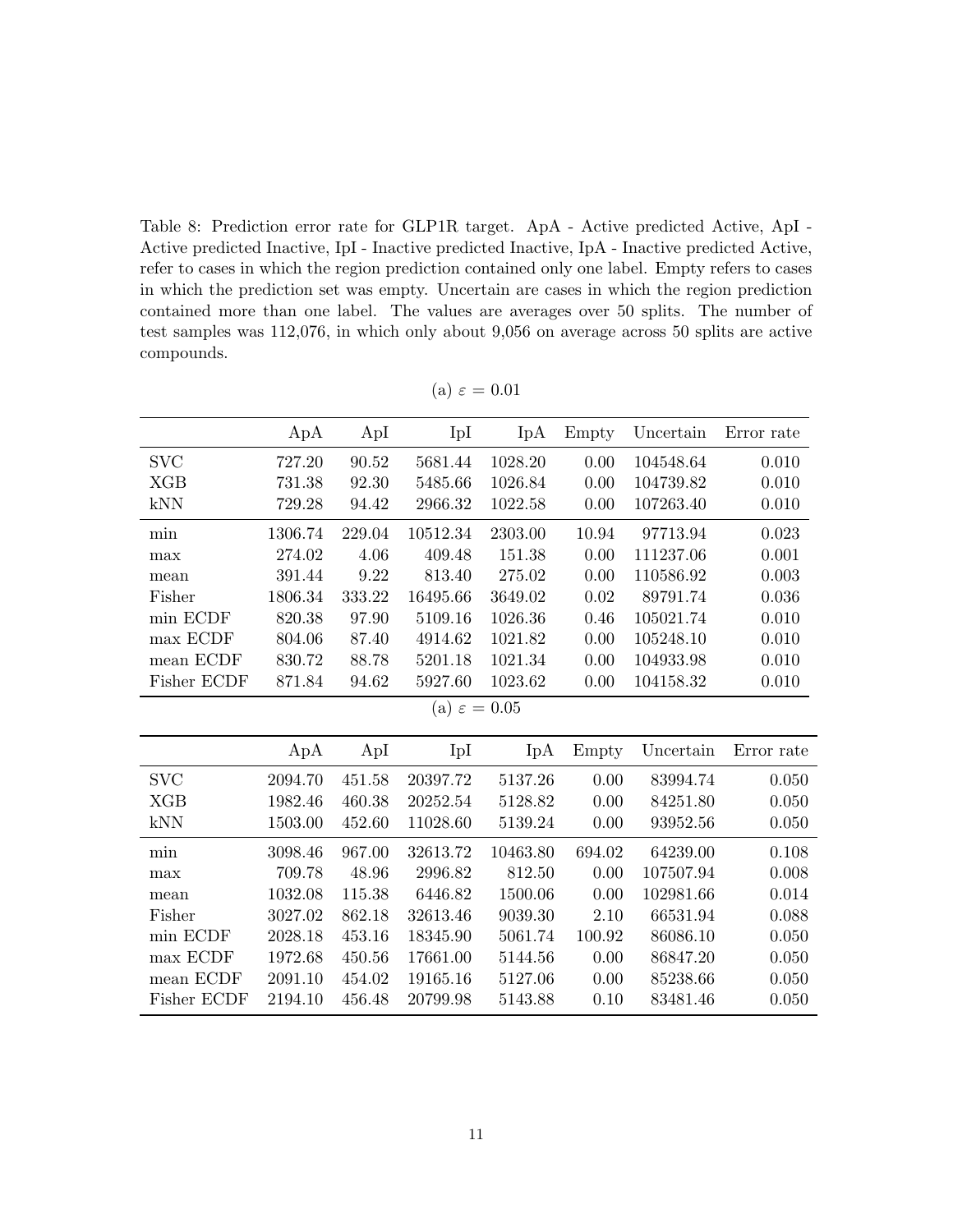<span id="page-11-0"></span>

|             |       | F1 for the active class |       |       |       | F1 for the inactive class |       |       |  |  |
|-------------|-------|-------------------------|-------|-------|-------|---------------------------|-------|-------|--|--|
| epsilon     | 0.01  | 0.05                    | 0.10  | 0.15  | 0.01  | 0.05                      | 0.10  | 0.15  |  |  |
| <b>SVC</b>  | 0.368 | 0.444                   | 0.407 | 0.370 | 0.066 | 0.218                     | 0.332 | 0.412 |  |  |
| <b>XGB</b>  | 0.370 | 0.426                   | 0.388 | 0.357 | 0.064 | 0.216                     | 0.330 | 0.407 |  |  |
| kNN         | 0.370 | 0.340                   | 0.296 | 0.269 | 0.035 | 0.124                     | 0.210 | 0.282 |  |  |
| min         | 0.450 | 0.393                   | 0.348 | 0.327 | 0.119 | 0.326                     | 0.439 | 0.486 |  |  |
| max         | 0.209 | 0.382                   | 0.431 | 0.436 | 0.005 | 0.035                     | 0.086 | 0.142 |  |  |
| mean        | 0.274 | 0.437                   | 0.453 | 0.429 | 0.010 | 0.074                     | 0.173 | 0.267 |  |  |
| Fisher      | 0.472 | 0.425                   | 0.384 | 0.356 | 0.180 | 0.326                     | 0.409 | 0.462 |  |  |
| min ECDF    | 0.406 | 0.437                   | 0.398 | 0.370 | 0.059 | 0.198                     | 0.306 | 0.379 |  |  |
| max ECDF    | 0.400 | 0.424                   | 0.379 | 0.344 | 0.057 | 0.191                     | 0.297 | 0.372 |  |  |
| mean ECDF   | 0.411 | 0.444                   | 0.402 | 0.367 | 0.061 | 0.206                     | 0.321 | 0.404 |  |  |
| Fisher ECDF | 0.426 | 0.460                   | 0.413 | 0.375 | 0.069 | 0.221                     | 0.337 | 0.415 |  |  |

Table 9: F1 score for GLP1R target

<span id="page-11-1"></span>Table 10: GLP1R target's ranking precision for active compounds expressed in terms of precision-at-k, for  $k = 10, 25, 50, 100, 200$  and in terms of Average Precision. Best values in each column are highlighted in bold.

|            |               | $k=10$ | $k=25$ | $k=50$ | $k = 100$ | $k = 200$ | Avg prec |
|------------|---------------|--------|--------|--------|-----------|-----------|----------|
| <b>SVC</b> | Lowest $p_0$  | 0.916  | 0.894  | 0.836  | 0.737     | 0.643     | 0.226    |
|            | Highest $p_1$ | 0.902  | 0.891  | 0.838  | 0.736     | 0.643     | 0.226    |
| XGB        | Lowest $p_0$  | 0.980  | 0.986  | 0.982  | 0.903     | 0.745     | 0.222    |
|            | Highest $p_1$ | 1.000  | 0.999  | 0.992  | 0.905     | 0.745     | 0.223    |
| kNN        | Lowest $p_0$  | 0.974  | 0.980  | 0.984  | 0.914     | 0.774     | 0.177    |
|            | Highest $p_1$ | 1.000  | 0.999  | 0.994  | 0.916     | 0.774     | 0.177    |
| min        | Lowest $p_0$  | 0.972  | 0.962  | 0.959  | 0.905     | 0.763     | 0.227    |
|            | Highest $p_1$ | 1.000  | 1.000  | 0.985  | 0.903     | 0.771     | 0.228    |
| max        | Lowest $p_0$  | 0.998  | 0.992  | 0.979  | 0.894     | 0.771     | 0.221    |
|            | Highest $p_1$ | 0.978  | 0.954  | 0.932  | 0.842     | 0.726     | 0.219    |
| mean       | Lowest $p_0$  | 0.998  | 0.994  | 0.982  | 0.910     | 0.775     | 0.237    |
|            | Highest $p_1$ | 1.000  | 1.000  | 0.992  | 0.919     | 0.777     | 0.242    |
| Fisher     | Lowest $p_0$  | 0.998  | 0.998  | 0.991  | 0.931     | 0.783     | 0.244    |
|            | Highest $p_1$ | 1.000  | 1.000  | 0.992  | 0.919     | 0.777     | 0.240    |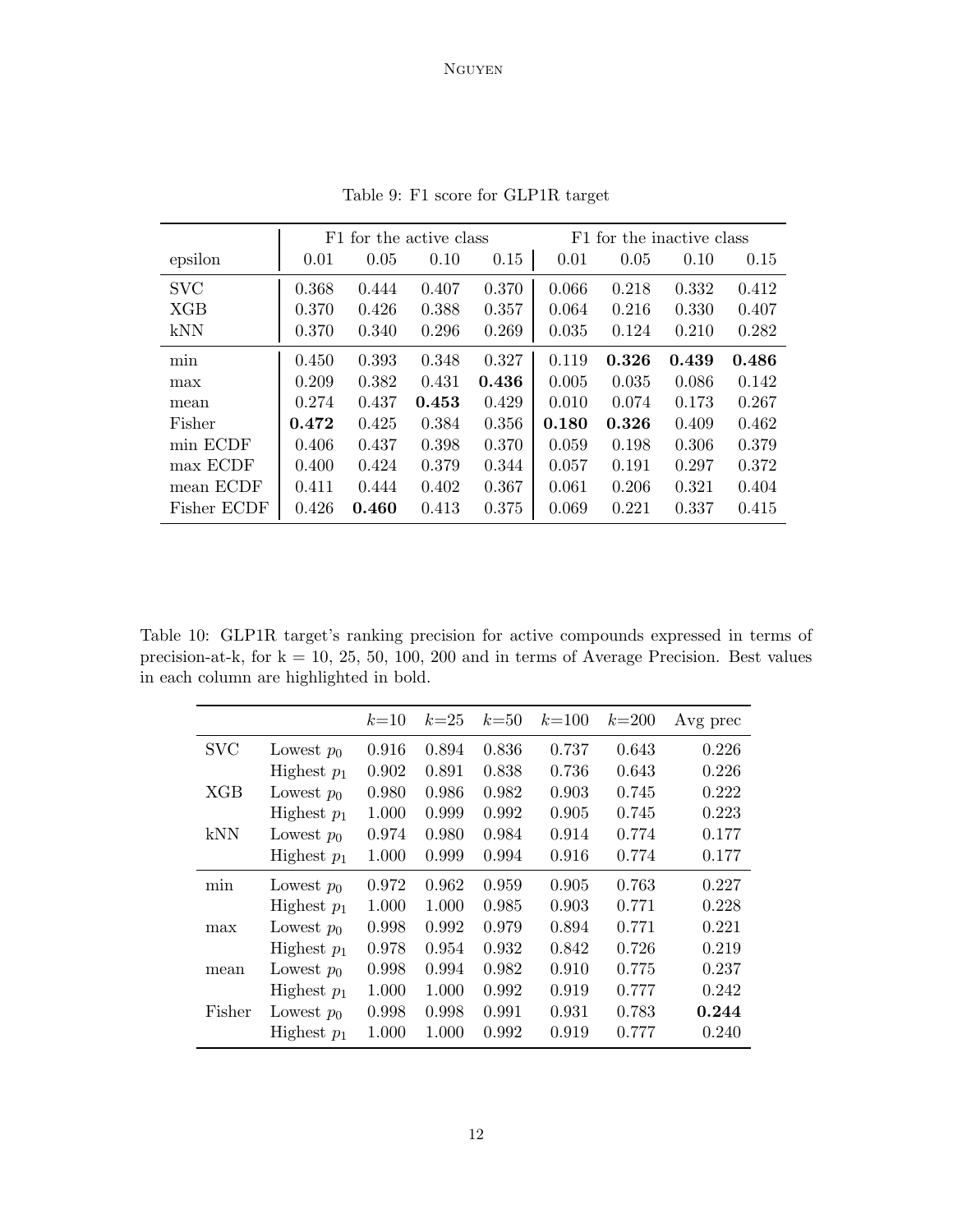# 3.7. Detailed results for DRD3 target

DRD3 is the fifth biggest target, with 0.83% of active compounds (3,381).

The confusion matrices, F1 score for precise predictions, and ranking precision for DRD3 are described below in Tables [11,](#page-13-0) [12](#page-14-0) and [13.](#page-14-1) Validity-wise, MCIP maintains good error rate below the significance level for all algorithms, except combination of p-values by taking the minimum and Fisher. Fisher and combination of p-values by taking the mean returned the highest F1 score when predicting inactive compounds. Whereas, Fisher and combination of p-values by taking the mean were the best option when predicting active compounds. Fisher, again, returned the highest average ranking precision.

#### 3.8. Detailed results for SMAD3 target

SMAD3 is the sixth biggest target, and has one of highest number of active compounds at 5.4% (21,995).

The confusion matrices, F1 score for precise predictions, and ranking precision for DRD3 are described below in Tables [14,](#page-15-0) [15](#page-16-0) and [16.](#page-16-1) Validity-wise, MCIP maintains good error rate below the significance level for all algorithms, except combination of p-values by taking the minimum and Fisher. Fisher and combination of p-values by taking the min returned the highest F1 score when predicting inactive compounds. Whereas, Fisher and combination of p-values by taking the mean were the best option when predicting active compounds. Fisher, again, returned the highest average ranking precision.

# 3.9. Detailed results for APOBEC3G target

APOBEC3G is the seventh biggest target, and has 1% of active compounds (4,040).

The confusion matrices, F1 score for precise predictions, and ranking precision for DRD3 are described below in Tables [17,](#page-17-0) [18](#page-18-0) and [19.](#page-18-1) Validity-wise, MCIP maintains good error rate below the significance level for all algorithms, except combination of p-values by taking the minimum and Fisher. Fisher returned the highest F1 score when predicting inactive compounds. Whereas, Fisher ECDF and combination of p-values by taking the mean were the best option when predicting active compounds. Fisher, again, returned the highest average ranking precision.

#### 3.10. Detailed results for GLS target

GLS is the eighth biggest target, and has 0.71% of active compounds (2,870).

The confusion matrices, F1 score for precise predictions, and ranking precision for GLS are described below in Tables [20,](#page-19-0) [21](#page-20-0) and [22.](#page-20-1) Validity-wise, MCIP maintains good error rate below the significance level for all algorithms, except combination of p-values by taking the minimum and Fisher. Fisher and combination of p-values by taking the minimum returned the highest F1 score when predicting inactive compounds. Whereas, Fisher ECDF was the best option when predicting active compounds. Fisher, again, returned the highest average ranking precision.

#### 3.11. Detailed results for TARDBP target

TARDBP is the ninth biggest target, and has 2.67% of active compounds (10,765).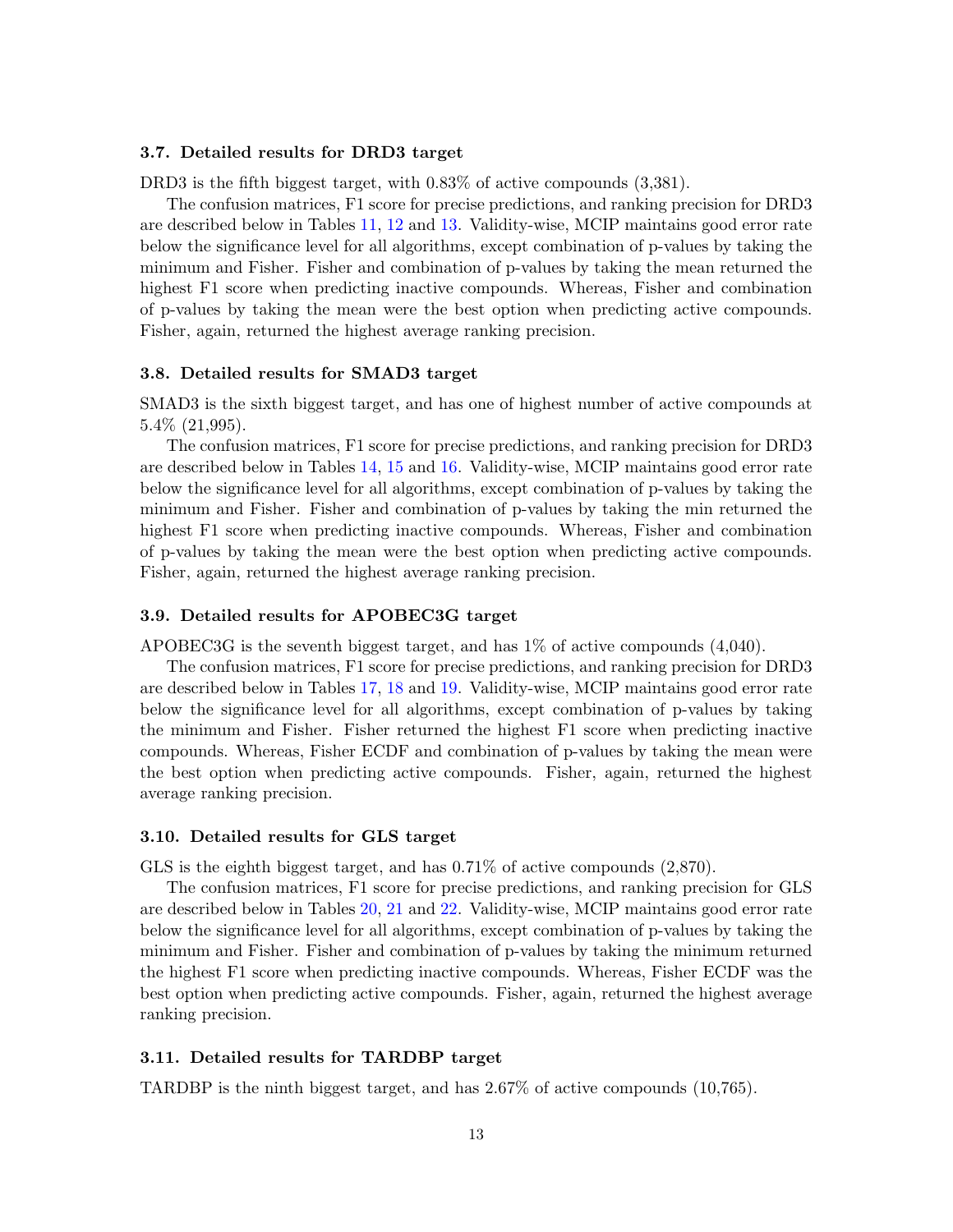<span id="page-13-0"></span>Table 11: Prediction error rate for DRD3 target. ApA - Active predicted Active, ApI - Active predicted Inactive, IpI - Inactive predicted Inactive, IpA - Inactive predicted Active, refer to cases in which the region prediction contained only one label. Empty refers to cases in which the prediction set was empty. Uncertain are cases in which the region prediction contained more than one label. The values are averages over 50 splits. The number of test samples was 108,536, in which only about 898 on average across 50 splits are active compounds.

|                          | ApA    | ApI   | IpI       | IpA     | Empty    | Uncertain | Error rate |  |  |  |  |
|--------------------------|--------|-------|-----------|---------|----------|-----------|------------|--|--|--|--|
|                          |        |       |           |         |          |           |            |  |  |  |  |
| <b>SVC</b>               | 870.58 | 8.06  | 89750.30  | 1080.56 | 0.00     | 16826.50  | 1.003e-02  |  |  |  |  |
| <b>XGB</b>               | 868.18 | 7.88  | 86141.92  | 1078.40 | 0.00     | 20439.62  | 1.001e-02  |  |  |  |  |
| kNN                      | 785.02 | 8.60  | 61365.38  | 1071.58 | 0.00     | 45305.42  | 9.952e-03  |  |  |  |  |
| min                      | 871.88 | 9.20  | 99133.88  | 1283.62 | 1244.76  | 5992.66   | 2.338e-02  |  |  |  |  |
| max                      | 777.06 | 0.62  | 49073.54  | 81.80   | 0.00     | 58602.98  | 7.594e-04  |  |  |  |  |
| mean                     | 808.80 | 1.56  | 70375.58  | 136.62  | 0.00     | 37213.44  | 1.273e-03  |  |  |  |  |
| Fisher                   | 846.60 | 12.56 | 104185.42 | 200.78  | 3290.64  | 0.00      | 3.228e-02  |  |  |  |  |
| min ECDF                 | 866.38 | 6.26  | 87688.08  | 769.12  | 312.88   | 18893.28  | 1.003e-02  |  |  |  |  |
| max ECDF                 | 843.98 | 8.40  | 89944.64  | 1082.16 | 0.92     | 16655.90  | 1.006e-02  |  |  |  |  |
| mean ECDF                | 855.76 | 8.22  | 97041.18  | 1083.52 | 0.44     | 9546.88   | 1.006e-02  |  |  |  |  |
| Fisher ECDF              | 875.68 | 9.36  | 99697.92  | 1063.92 | 17.06    | 6872.06   | 1.005e-02  |  |  |  |  |
| (b) $\varepsilon = 0.05$ |        |       |           |         |          |           |            |  |  |  |  |
|                          |        |       |           |         |          |           |            |  |  |  |  |
|                          | ApA    | ApI   | IpI       | IpA     | Empty    | Uncertain | Error rate |  |  |  |  |
| <b>SVC</b>               | 853.78 | 14.64 | 102260.80 | 375.84  | 5030.94  | 0.00      | 0.050      |  |  |  |  |
| XGB                      | 853.46 | 14.46 | 102262.18 | 480.00  | 4925.90  | 0.00      | 0.050      |  |  |  |  |
| kNN                      | 837.88 | 42.86 | 96690.24  | 5358.82 | 18.44    | 5587.76   | 0.050      |  |  |  |  |
| min                      | 821.82 | 5.66  | 95348.34  | 122.70  | 12237.48 | 0.00      | 0.114      |  |  |  |  |
| max                      | 829.62 | 15.16 | 96336.00  | 462.26  | 1.06     | 10891.90  | 0.004      |  |  |  |  |
| mean                     | 849.52 | 24.94 | 105752.56 | 536.46  | 522.90   | 849.62    | 0.010      |  |  |  |  |
| Fisher                   | 795.00 | 6.24  | 98116.92  | 47.26   | 9570.58  | 0.00      | 0.089      |  |  |  |  |
| min ECDF                 | 851.96 | 10.78 | 102237.34 | 507.88  | 4898.68  | 29.36     | 0.050      |  |  |  |  |
| max ECDF                 | 842.86 | 18.44 | 100611.98 | 812.30  | 4596.30  | 1654.12   | 0.050      |  |  |  |  |
| mean ECDF                | 848.22 | 14.66 | 102126.74 | 361.84  | 5044.38  | 140.16    | 0.050      |  |  |  |  |
| Fisher ECDF              | 852.16 | 9.72  | 102259.68 | 283.08  | 5131.36  | 0.00      | 0.050      |  |  |  |  |

(a)  $\varepsilon = 0.01$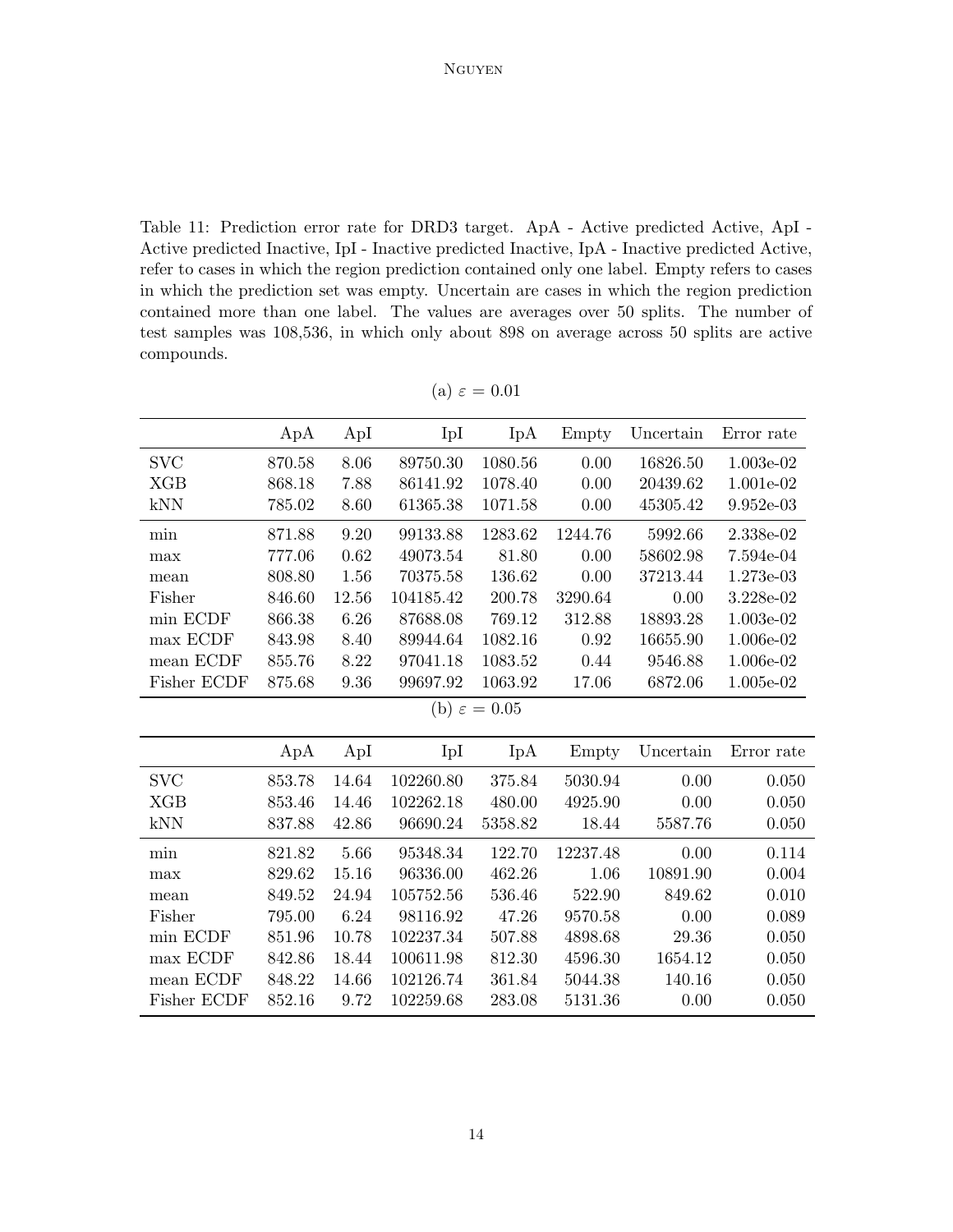<span id="page-14-0"></span>

|             |       | F1 for the active class |       |       |       | F1 for the inactive class |       |       |  |  |
|-------------|-------|-------------------------|-------|-------|-------|---------------------------|-------|-------|--|--|
| epsilon     | 0.01  | 0.05                    | 0.10  | 0.15  | 0.01  | 0.05                      | 0.10  | 0.15  |  |  |
| <b>SVC</b>  | 0.420 | 0.499                   | 0.525 | 0.510 | 0.699 | 0.761                     | 0.735 | 0.709 |  |  |
| <b>XGB</b>  | 0.419 | 0.485                   | 0.522 | 0.509 | 0.678 | 0.761                     | 0.735 | 0.709 |  |  |
| <b>kNN</b>  | 0.388 | 0.200                   | 0.310 | 0.426 | 0.537 | 0.734                     | 0.735 | 0.709 |  |  |
| min         | 0.402 | 0.524                   | 0.507 | 0.480 | 0.746 | 0.728                     | 0.672 | 0.618 |  |  |
| max         | 0.509 | 0.476                   | 0.478 | 0.502 | 0.452 | 0.733                     | 0.770 | 0.770 |  |  |
| mean        | 0.515 | 0.475                   | 0.528 | 0.518 | 0.593 | 0.777                     | 0.770 | 0.753 |  |  |
| Fisher      | 0.522 | 0.523                   | 0.505 | 0.489 | 0.769 | 0.741                     | 0.714 | 0.690 |  |  |
| min ECDF    | 0.453 | 0.481                   | 0.524 | 0.509 | 0.687 | 0.761                     | 0.735 | 0.709 |  |  |
| max ECDF    | 0.410 | 0.440                   | 0.501 | 0.506 | 0.701 | 0.753                     | 0.734 | 0.709 |  |  |
| mean ECDF   | 0.414 | 0.499                   | 0.527 | 0.511 | 0.736 | 0.760                     | 0.735 | 0.709 |  |  |
| Fisher ECDF | 0.424 | 0.513                   | 0.528 | 0.510 | 0.749 | 0.761                     | 0.735 | 0.709 |  |  |

Table 12: F1 score for DRD3 target

<span id="page-14-1"></span>Table 13: DRD3 target's ranking precision for active compounds expressed in terms of precision-at-k, for  $k = 10, 25, 50, 100, 200$  and in terms of Average Precision. Best values in each column are highlighted in bold.

|            |               | $k=10$ | $k=25$ | $k=50$ | $k = 100$ | $k = 200$ | Avg prec |
|------------|---------------|--------|--------|--------|-----------|-----------|----------|
| <b>SVC</b> | Lowest $p_0$  | 0.994  | 0.996  | 0.996  | 0.995     | 0.995     | 0.945    |
|            | Highest $p_1$ | 1.000  | 1.000  | 1.000  | 0.999     | 0.998     | 0.946    |
| XGB        | Lowest $p_0$  | 0.998  | 0.998  | 0.998  | 0.997     | 0.996     | 0.944    |
|            | Highest $p_1$ | 1.000  | 1.000  | 1.000  | 1.000     | 1.000     | 0.945    |
| kNN        | Lowest $p_0$  | 0.998  | 0.998  | 0.997  | 0.997     | 0.996     | 0.853    |
|            | Highest $p_1$ | 1.000  | 1.000  | 1.000  | 1.000     | 0.997     | 0.853    |
| min        | Lowest $p_0$  | 0.994  | 0.994  | 0.991  | 0.990     | 0.992     | 0.944    |
|            | Highest $p_1$ | 1.000  | 1.000  | 1.000  | 1.000     | 0.999     | 0.941    |
| max        | Lowest $p_0$  | 1.000  | 0.999  | 0.999  | 0.999     | 0.998     | 0.921    |
|            | Highest $p_1$ | 1.000  | 1.000  | 1.000  | 1.000     | 0.999     | 0.912    |
| mean       | Lowest $p_0$  | 1.000  | 1.000  | 1.000  | 0.999     | 0.999     | 0.933    |
|            | Highest $p_1$ | 1.000  | 1.000  | 1.000  | 1.000     | 1.000     | 0.947    |
| Fisher     | Lowest $p_0$  | 0.998  | 0.998  | 0.999  | 0.999     | 0.999     | 0.955    |
|            | Highest $p_1$ | 1.000  | 1.000  | 1.000  | 1.000     | 1.000     | 0.954    |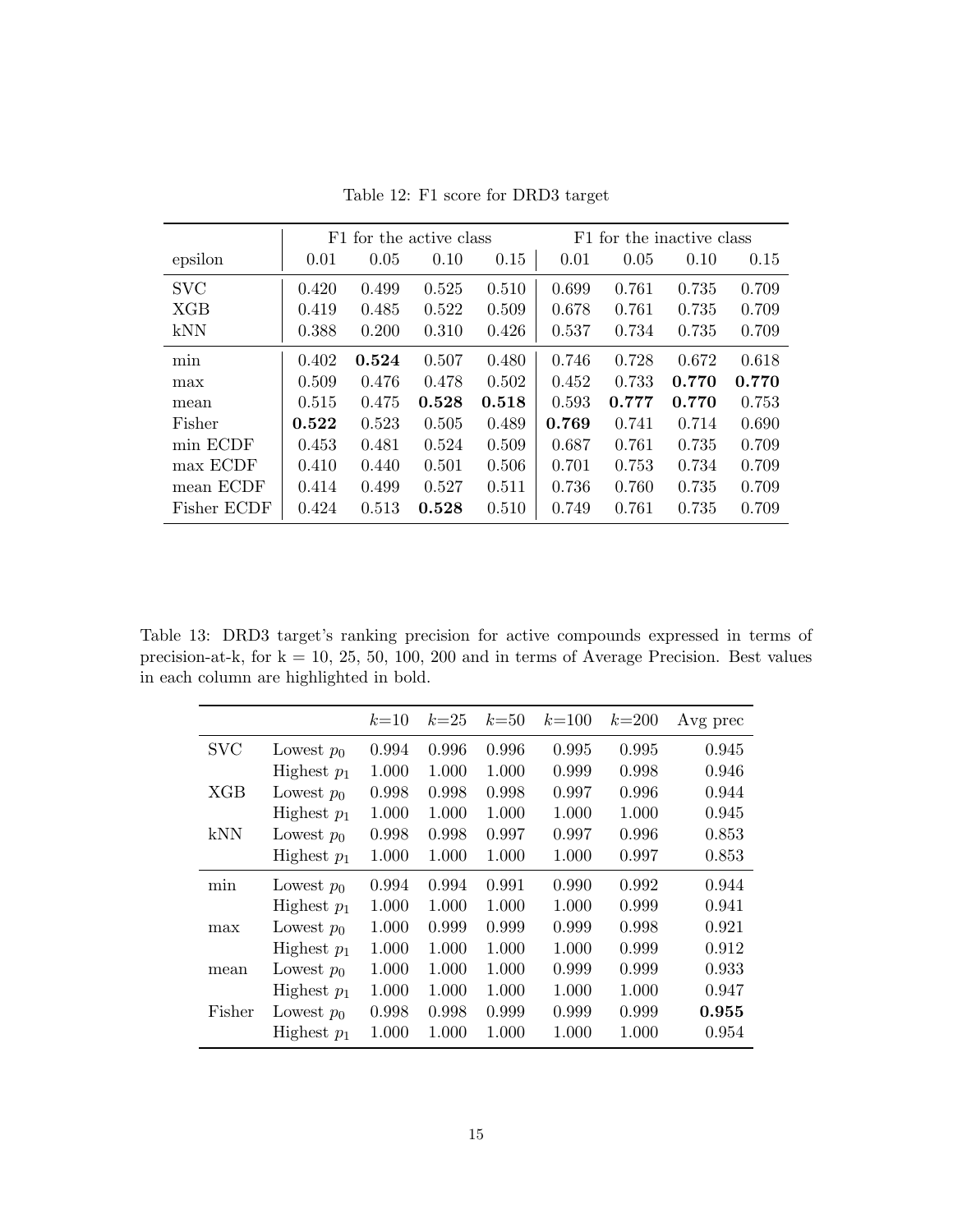<span id="page-15-0"></span>Table 14: Prediction error rate for SMAD3 target. ApA - Active predicted Active, ApI - Active predicted Inactive, IpI - Inactive predicted Inactive, IpA - Inactive predicted Active, refer to cases in which the region prediction contained only one label. Empty refers to cases in which the prediction set was empty. Uncertain are cases in which the region prediction contained more than one label. The values are averages over 50 splits. The number of test samples was 107,094, in which only about 5,774 on average across 50 splits are active compounds.

|                          | ApA     | ApI    | IpI      | IpA      | Empty  | Uncertain | Error rate |  |  |
|--------------------------|---------|--------|----------|----------|--------|-----------|------------|--|--|
| <b>SVC</b>               | 425.68  | 57.88  | 1824.16  | 1001.52  | 0.00   | 103784.76 | 0.010      |  |  |
| <b>XGB</b>               | 429.80  | 56.44  | 1714.98  | 1011.66  | 0.00   | 103881.12 | 0.010      |  |  |
| kNN                      | 335.74  | 59.60  | 1344.00  | 1014.68  | 0.00   | 104339.98 | 0.010      |  |  |
| min                      | 675.50  | 151.88 | 4192.60  | 2320.80  | 5.74   | 99747.48  | 0.023      |  |  |
| max                      | 163.92  | 0.80   | 22.66    | 123.50   | 0.00   | 106783.12 | 0.001      |  |  |
| mean                     | 203.34  | 2.38   | 70.36    | 185.54   | 0.00   | 106632.38 | 0.002      |  |  |
| Fisher                   | 800.36  | 171.38 | 5236.80  | 2861.42  | 0.00   | 98024.04  | 0.028      |  |  |
| min ECDF                 | 449.56  | 60.96  | 1716.08  | 1009.76  | 0.26   | 103857.38 | 0.010      |  |  |
| max ECDF                 | 411.38  | 56.14  | 1768.38  | 1015.52  | 0.00   | 103842.58 | 0.010      |  |  |
| mean ECDF                | 434.84  | 57.12  | 1833.48  | 1015.76  | 0.00   | 103752.80 | 0.010      |  |  |
| Fisher ECDF              | 481.42  | 59.12  | 1898.26  | 1011.58  | 0.00   | 103643.62 | 0.010      |  |  |
| (b) $\varepsilon = 0.05$ |         |        |          |          |        |           |            |  |  |
|                          | ApA     | ApI    | IpI      | IpA      | Empty  | Uncertain | Error rate |  |  |
| <b>SVC</b>               | 1018.68 | 289.54 | 8665.00  | 5042.96  | 0.00   | 92077.82  | 0.050      |  |  |
| <b>XGB</b>               | 986.78  | 286.54 | 8135.44  | 5051.44  | 0.00   | 92633.80  | 0.050      |  |  |
| kNN                      | 670.90  | 290.42 | 6016.94  | 5054.06  | 0.00   | 95061.68  | 0.050      |  |  |
| min                      | 1531.22 | 661.26 | 17130.90 | 11107.30 | 506.32 | 76157.00  | 0.115      |  |  |
| max                      | 286.60  | 15.10  | 496.74   | 432.08   | 0.00   | 105863.48 | 0.004      |  |  |
| mean                     | 398.12  | 41.58  | 1330.42  | 843.26   | 0.00   | 104480.62 | 0.008      |  |  |
| Fisher                   | 1330.90 | 490.34 | 13878.64 | 7825.58  | 3.20   | 83565.34  | 0.078      |  |  |
| min ECDF                 | 996.48  | 289.10 | 7743.38  | 5007.00  | 48.64  | 93009.40  | 0.050      |  |  |
| max ECDF                 | 864.84  | 288.78 | 8254.50  | 5034.32  | 0.00   | 92651.56  | 0.050      |  |  |
| mean ECDF                | 956.20  | 290.74 | 8395.62  | 5035.92  | 0.00   | 92415.52  | 0.050      |  |  |
| Fisher ECDF              | 1061.16 | 291.02 | 8603.28  | 5047.44  | 0.26   | 92090.84  | 0.050      |  |  |

| Я. |  | 0.01 |  |
|----|--|------|--|
|    |  |      |  |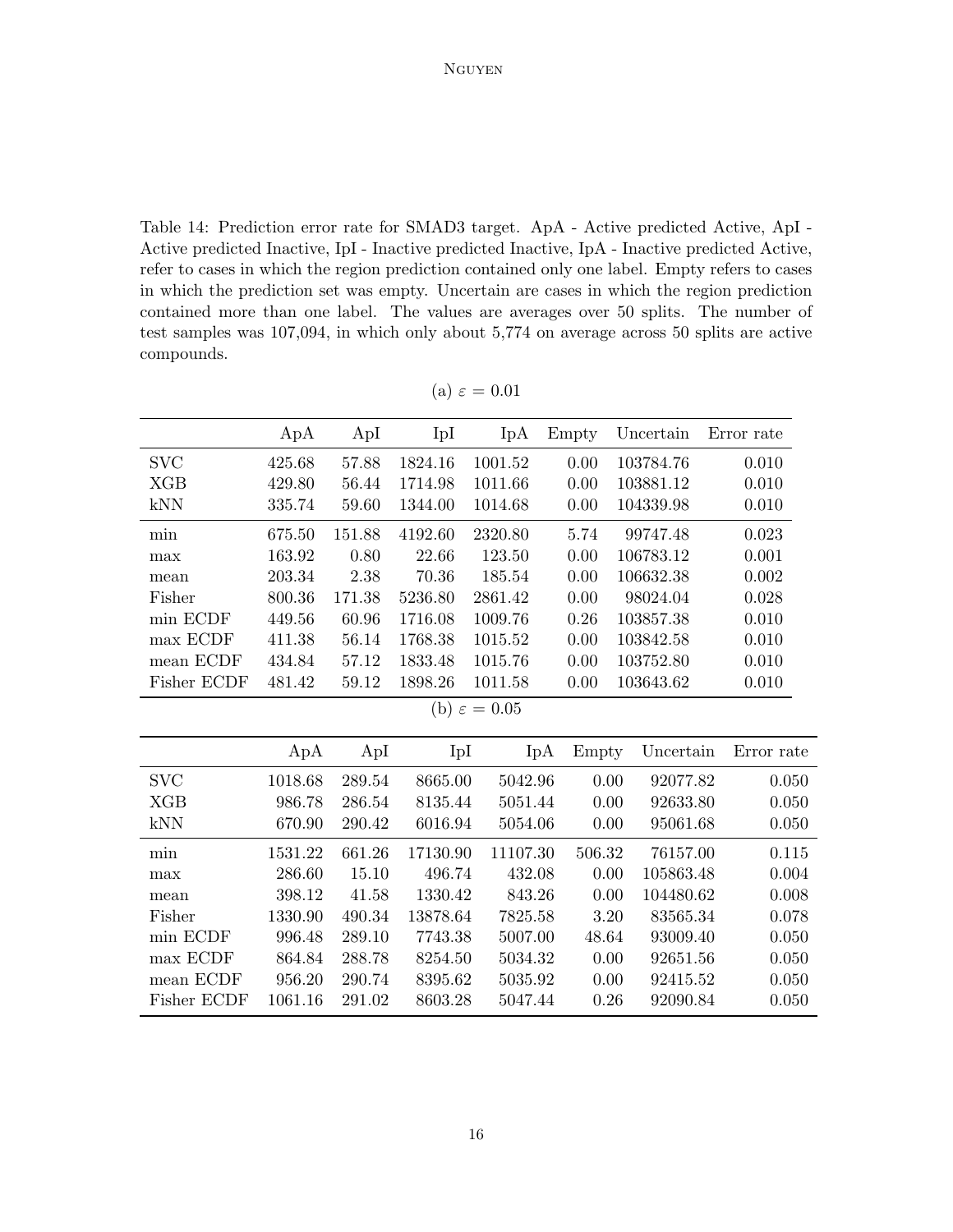<span id="page-16-0"></span>

|             |       |       | F1 for the active class |       |             | F1 for the inactive class |       |       |  |  |
|-------------|-------|-------|-------------------------|-------|-------------|---------------------------|-------|-------|--|--|
| epsilon     | 0.01  | 0.05  | 0.10                    | 0.15  | 0.01        | 0.05                      | 0.10  | 0.15  |  |  |
| <b>SVC</b>  | 0.235 | 0.247 | 0.216                   | 0.194 | 2.165e-02   | 0.099                     | 0.180 | 0.251 |  |  |
| <b>XGB</b>  | 0.236 | 0.240 | 0.211                   | 0.191 | $2.037e-02$ | 0.093                     | 0.171 | 0.241 |  |  |
| kNN         | 0.189 | 0.169 | 0.150                   | 0.139 | $1.600e-02$ | 0.070                     | 0.131 | 0.188 |  |  |
| min         | 0.260 | 0.206 | 0.174                   | 0.160 | $4.904e-02$ | 0.186                     | 0.293 | 0.358 |  |  |
| max         | 0.132 | 0.197 | 0.226                   | 0.233 | 2.720e-04   | 0.006                     | 0.020 | 0.041 |  |  |
| mean        | 0.157 | 0.232 | 0.250                   | 0.235 | 8.442e-04   | 0.016                     | 0.053 | 0.107 |  |  |
| Fisher      | 0.273 | 0.235 | 0.207                   | 0.188 | 6.088e-02   | 0.153                     | 0.227 | 0.284 |  |  |
| min ECDF    | 0.246 | 0.243 | 0.213                   | 0.193 | 2.038e-02   | 0.089                     | 0.159 | 0.219 |  |  |
| max ECDF    | 0.227 | 0.214 | 0.186                   | 0.169 | $2.099e-02$ | 0.094                     | 0.173 | 0.243 |  |  |
| mean ECDF   | 0.239 | 0.234 | 0.205                   | 0.186 | 2.176e-02   | 0.096                     | 0.176 | 0.249 |  |  |
| Fisher ECDF | 0.261 | 0.256 | 0.220                   | 0.197 | $2.252e-02$ | 0.098                     | 0.176 | 0.245 |  |  |

Table 15: F1 score for SMAD3 target

<span id="page-16-1"></span>Table 16: SMAD3 target's ranking precision for active compounds expressed in terms of precision-at-k, for  $k = 10, 25, 50, 100, 200$  and in terms of Average Precision. Best values in each column are highlighted in bold.

|            |               | $k=10$ | $k=25$ | $k=50$ | $k = 100$ | $k = 200$ | Avg prec |
|------------|---------------|--------|--------|--------|-----------|-----------|----------|
| <b>SVC</b> | Lowest $p_0$  | 0.648  | 0.634  | 0.599  | 0.578     | 0.526     | 0.124    |
|            | Highest $p_1$ | 0.650  | 0.630  | 0.599  | 0.580     | 0.526     | 0.124    |
| XGB        | Lowest $p_0$  | 0.712  | 0.684  | 0.658  | 0.617     | 0.553     | 0.124    |
|            | Highest $p_1$ | 0.698  | 0.678  | 0.659  | 0.618     | 0.553     | 0.124    |
| kNN        | Lowest $p_0$  | 0.708  | 0.700  | 0.685  | 0.662     | 0.593     | 0.095    |
|            | Highest $p_1$ | 0.700  | 0.694  | 0.690  | 0.661     | 0.594     | 0.095    |
| min        | Lowest $p_0$  | 0.708  | 0.682  | 0.662  | 0.635     | 0.580     | 0.127    |
|            | Highest $p_1$ | 0.716  | 0.721  | 0.713  | 0.691     | 0.626     | 0.118    |
| max        | Lowest $p_0$  | 0.748  | 0.714  | 0.710  | 0.691     | 0.626     | 0.115    |
|            | Highest $p_1$ | 0.702  | 0.674  | 0.654  | 0.625     | 0.576     | 0.123    |
| mean       | Lowest $p_0$  | 0.730  | 0.718  | 0.710  | 0.697     | 0.630     | 0.126    |
|            | Highest $p_1$ | 0.724  | 0.720  | 0.719  | 0.697     | 0.632     | 0.130    |
| Fisher     | Lowest $p_0$  | 0.730  | 0.732  | 0.725  | 0.695     | 0.635     | 0.135    |
|            | Highest $p_1$ | 0.724  | 0.720  | 0.720  | 0.697     | 0.631     | 0.127    |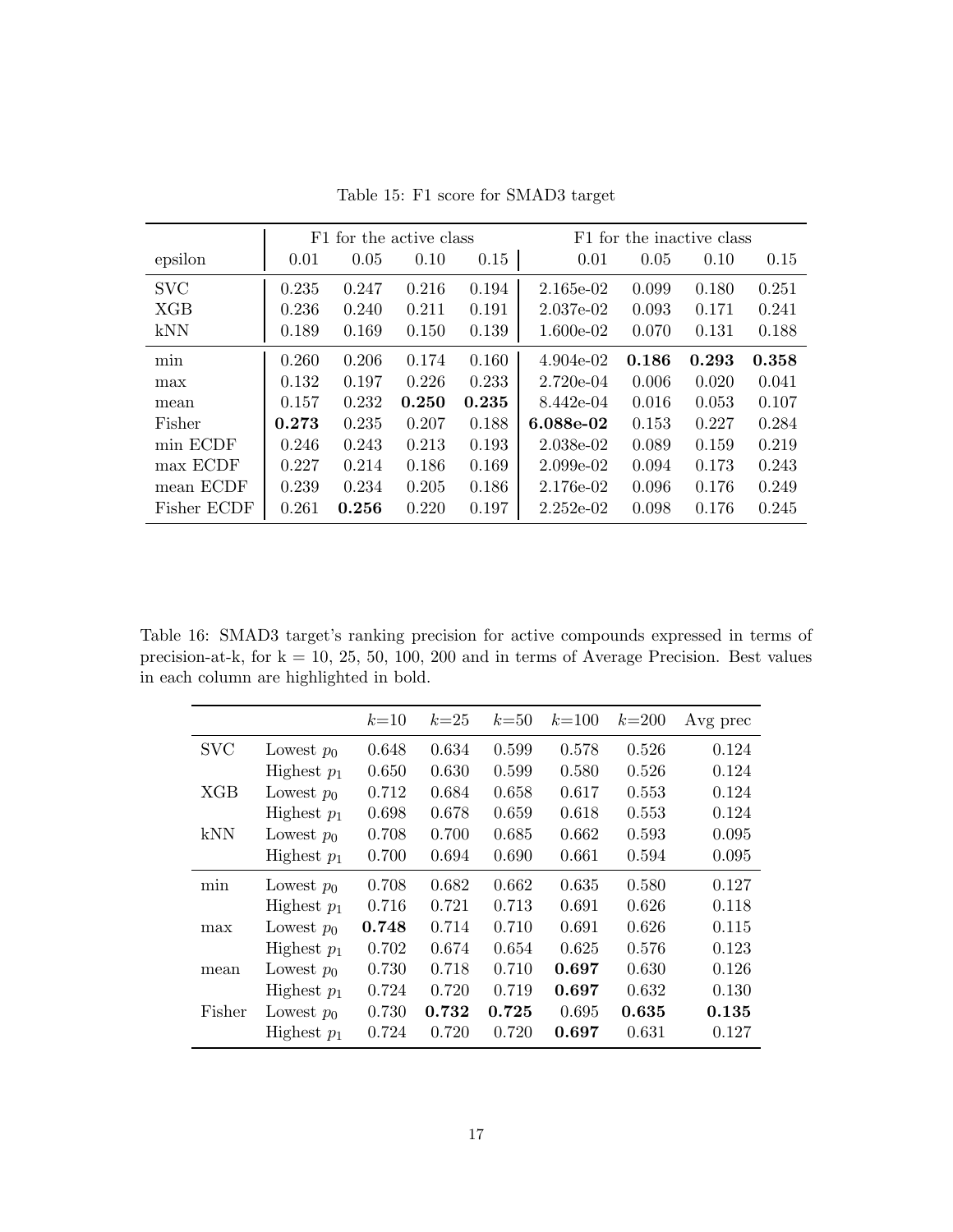<span id="page-17-0"></span>Table 17: Prediction error rate for APOBEC3G target. ApA - Active predicted Active, ApI - Active predicted Inactive, IpI - Inactive predicted Inactive, IpA - Inactive predicted Active, refer to cases in which the region prediction contained only one label. Empty refers to cases in which the prediction set was empty. Uncertain are cases in which the region prediction contained more than one label. The values are averages over 50 splits. The number of test samples was  $106,341$ , in which only about 1,066 on average across 50 splits are active compounds.

|                          | ApA    | ApI   | IpI      | IpA      | Empty   | Uncertain | Error rate |  |  |  |
|--------------------------|--------|-------|----------|----------|---------|-----------|------------|--|--|--|
| <b>SVC</b>               | 376.66 | 10.20 | 10400.70 | 1048.70  | 0.00    | 94504.74  | 0.010      |  |  |  |
| <b>XGB</b>               | 363.94 | 10.06 | 10851.88 | 1046.56  | 0.00    | 94068.56  | 0.010      |  |  |  |
| kNN                      | 181.38 | 9.62  | 5158.94  | 1053.90  | 0.00    | 99937.16  | 0.010      |  |  |  |
| min                      | 464.60 | 24.60 | 20139.90 | 2313.44  | 48.40   | 83350.06  | 0.022      |  |  |  |
| max                      | 137.10 | 0.38  | 492.40   | 146.72   | 0.00    | 105564.40 | 0.001      |  |  |  |
| mean                     | 169.56 | 0.80  | 1200.88  | 216.44   | 0.00    | 104753.32 | 0.002      |  |  |  |
| Fisher                   | 556.90 | 38.34 | 32997.74 | 3293.56  | 0.18    | 69454.28  | 0.031      |  |  |  |
| min ECDF                 | 339.30 | 11.56 | 10963.50 | 1041.70  | 10.06   | 93974.88  | 0.010      |  |  |  |
| max ECDF                 | 286.12 | 9.36  | 10692.10 | 1047.00  | 0.00    | 94306.42  | 0.010      |  |  |  |
| mean ECDF                | 316.82 | 9.34  | 11841.54 | 1042.86  | 0.00    | 93130.44  | 0.010      |  |  |  |
| Fisher ECDF              | 384.52 | 11.92 | 14955.48 | 1042.56  | 0.00    | 89946.52  | 0.010      |  |  |  |
| (b) $\varepsilon = 0.05$ |        |       |          |          |         |           |            |  |  |  |
|                          | ApA    | ApI   | IpI      | IpA      | Empty   | Uncertain | Error rate |  |  |  |
| <b>SVC</b>               | 611.46 | 52.02 | 36043.96 | 5266.00  | 0.00    | 64367.56  | 0.050      |  |  |  |
| XGB                      | 595.46 | 50.12 | 35664.38 | 5249.22  | 0.00    | 64781.82  | 0.050      |  |  |  |
| kNN                      | 311.86 | 50.82 | 17657.90 | 5253.18  | 0.00    | 83067.24  | 0.050      |  |  |  |
| min                      | 713.32 | 93.04 | 53334.62 | 10296.08 | 1653.84 | 40250.10  | 0.113      |  |  |  |
| max                      | 228.12 | 4.50  | 5896.68  | 520.64   | 0.00    | 99691.06  | 0.005      |  |  |  |
| mean                     | 319.50 | 11.86 | 14122.20 | 1071.30  | 0.00    | 90816.14  | 0.010      |  |  |  |
| Fisher                   | 718.48 | 98.32 | 58422.58 | 9110.76  | 55.94   | 37934.92  | 0.087      |  |  |  |
| min ECDF                 | 595.86 | 47.90 | 32961.00 | 5003.98  | 254.36  | 67477.90  | 0.050      |  |  |  |
| max ECDF                 | 477.06 | 49.72 | 35805.92 | 5237.52  | 0.00    | 64770.78  | 0.050      |  |  |  |
| mean ECDF                | 548.72 | 50.48 | 39219.94 | 5236.04  | 0.00    | 61285.82  | 0.050      |  |  |  |
| Fisher ECDF              | 630.64 | 51.88 | 39884.14 | 5261.72  | 2.68    | 60509.94  | 0.050      |  |  |  |
|                          |        |       |          |          |         |           |            |  |  |  |

(a)  $\varepsilon = 0.01$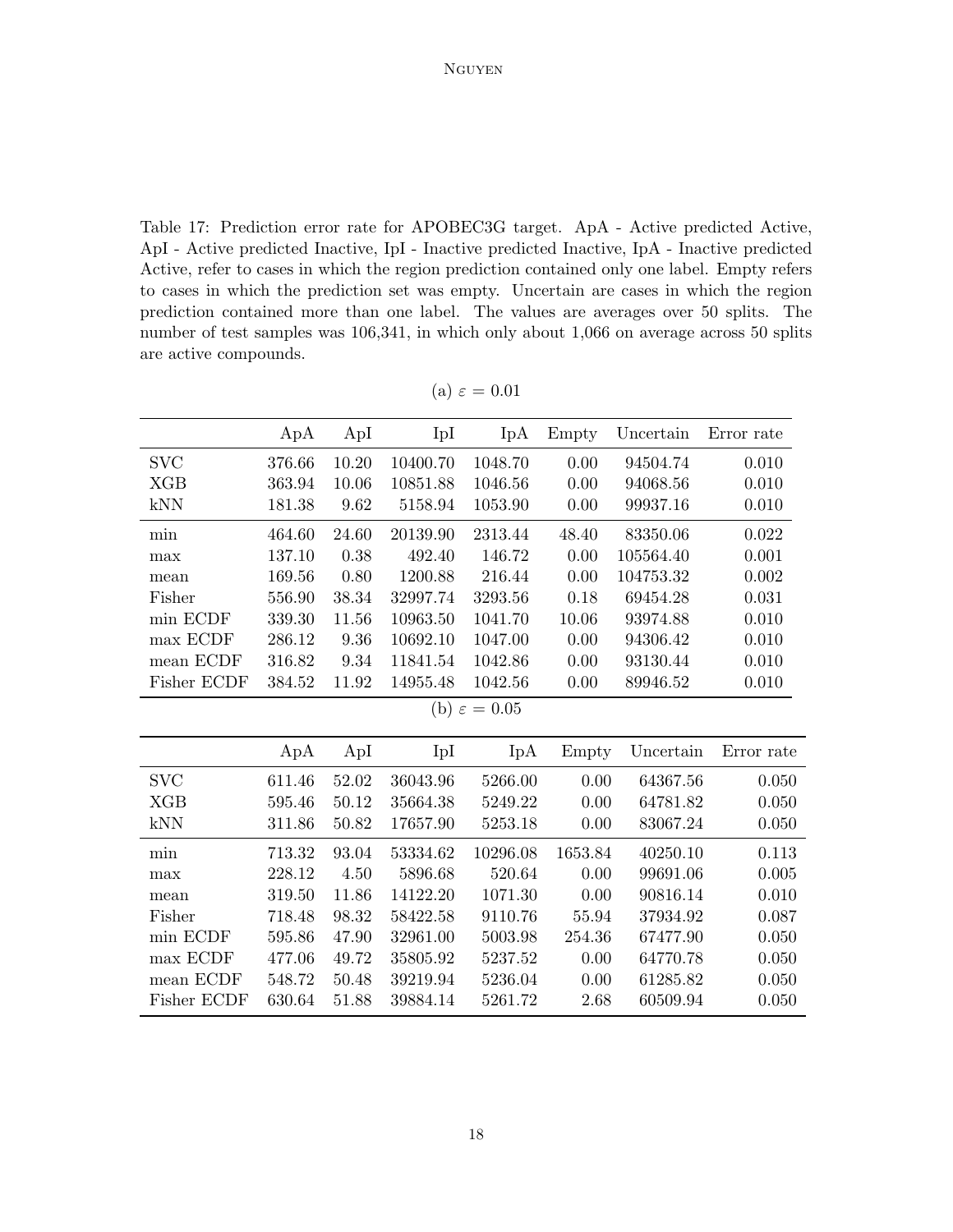<span id="page-18-0"></span>

|             |       |       | F1 for the active class |       | F1 for the inactive class |       |       |       |  |
|-------------|-------|-------|-------------------------|-------|---------------------------|-------|-------|-------|--|
| epsilon     | 0.01  | 0.05  | 0.10                    | 0.15  | 0.01                      | 0.05  | 0.10  | 0.15  |  |
| <b>SVC</b>  | 0.208 | 0.152 | 0.106                   | 0.083 | 0.117                     | 0.355 | 0.499 | 0.588 |  |
| <b>XGB</b>  | 0.202 | 0.148 | 0.105                   | 0.082 | 0.122                     | 0.352 | 0.504 | 0.589 |  |
| kNN         | 0.106 | 0.080 | 0.063                   | 0.053 | 0.060                     | 0.191 | 0.314 | 0.402 |  |
| min         | 0.187 | 0.108 | 0.085                   | 0.084 | 0.215                     | 0.485 | 0.581 | 0.587 |  |
| max         | 0.111 | 0.155 | 0.161                   | 0.147 | 0.006                     | 0.068 | 0.177 | 0.281 |  |
| mean        | 0.131 | 0.178 | 0.158                   | 0.126 | 0.014                     | 0.156 | 0.336 | 0.469 |  |
| Fisher      | 0.184 | 0.120 | 0.092                   | 0.079 | 0.330                     | 0.519 | 0.600 | 0.640 |  |
| min ECDF    | 0.190 | 0.153 | 0.114                   | 0.096 | 0.123                     | 0.330 | 0.464 | 0.538 |  |
| max ECDF    | 0.162 | 0.121 | 0.089                   | 0.078 | 0.120                     | 0.353 | 0.489 | 0.556 |  |
| mean ECDF   | 0.178 | 0.138 | 0.102                   | 0.082 | 0.132                     | 0.381 | 0.529 | 0.607 |  |
| Fisher ECDF | 0.212 | 0.156 | 0.111                   | 0.088 | 0.164                     | 0.386 | 0.528 | 0.604 |  |

Table 18: F1 score for APOBEC3G target

<span id="page-18-1"></span>Table 19: APOBEC3G target's ranking precision for active compounds expressed in terms of precision-at-k, for  $k = 10, 25, 50, 100, 200$  and in terms of Average Precision. Best values in each column are highlighted in bold.

|            |               | $k=10$ | $k=25$ | $k=50$ | $k = 100$ | $k = 200$ | Avg prec |
|------------|---------------|--------|--------|--------|-----------|-----------|----------|
| <b>SVC</b> | Lowest $p_0$  | 0.638  | 0.629  | 0.613  | 0.581     | 0.531     | 0.216    |
|            | Highest $p_1$ | 0.672  | 0.627  | 0.612  | 0.581     | 0.530     | 0.215    |
| XGB        | Lowest $p_0$  | 0.712  | 0.644  | 0.592  | 0.542     | 0.492     | 0.202    |
|            | Highest $p_1$ | 0.708  | 0.653  | 0.592  | 0.543     | 0.493     | 0.202    |
| kNN        | Lowest $p_0$  | 0.718  | 0.692  | 0.646  | 0.594     | 0.455     | 0.103    |
|            | Highest $p_1$ | 0.716  | 0.690  | 0.647  | 0.592     | 0.455     | 0.103    |
| min        | Lowest $p_0$  | 0.704  | 0.674  | 0.615  | 0.570     | 0.517     | 0.198    |
|            | Highest $p_1$ | 0.812  | 0.748  | 0.706  | 0.643     | 0.543     | 0.203    |
| max        | Lowest $p_0$  | 0.826  | 0.752  | 0.706  | 0.642     | 0.533     | 0.174    |
|            | Highest $p_1$ | 0.684  | 0.654  | 0.620  | 0.569     | 0.517     | 0.157    |
| mean       | Lowest $p_0$  | 0.818  | 0.758  | 0.710  | 0.648     | 0.539     | 0.197    |
|            | Highest $p_1$ | 0.816  | 0.758  | 0.707  | 0.650     | 0.552     | 0.229    |
| Fisher     | Lowest $p_0$  | 0.834  | 0.766  | 0.710  | 0.636     | 0.547     | 0.233    |
|            | Highest $p_1$ | 0.816  | 0.758  | 0.707  | 0.650     | 0.552     | 0.224    |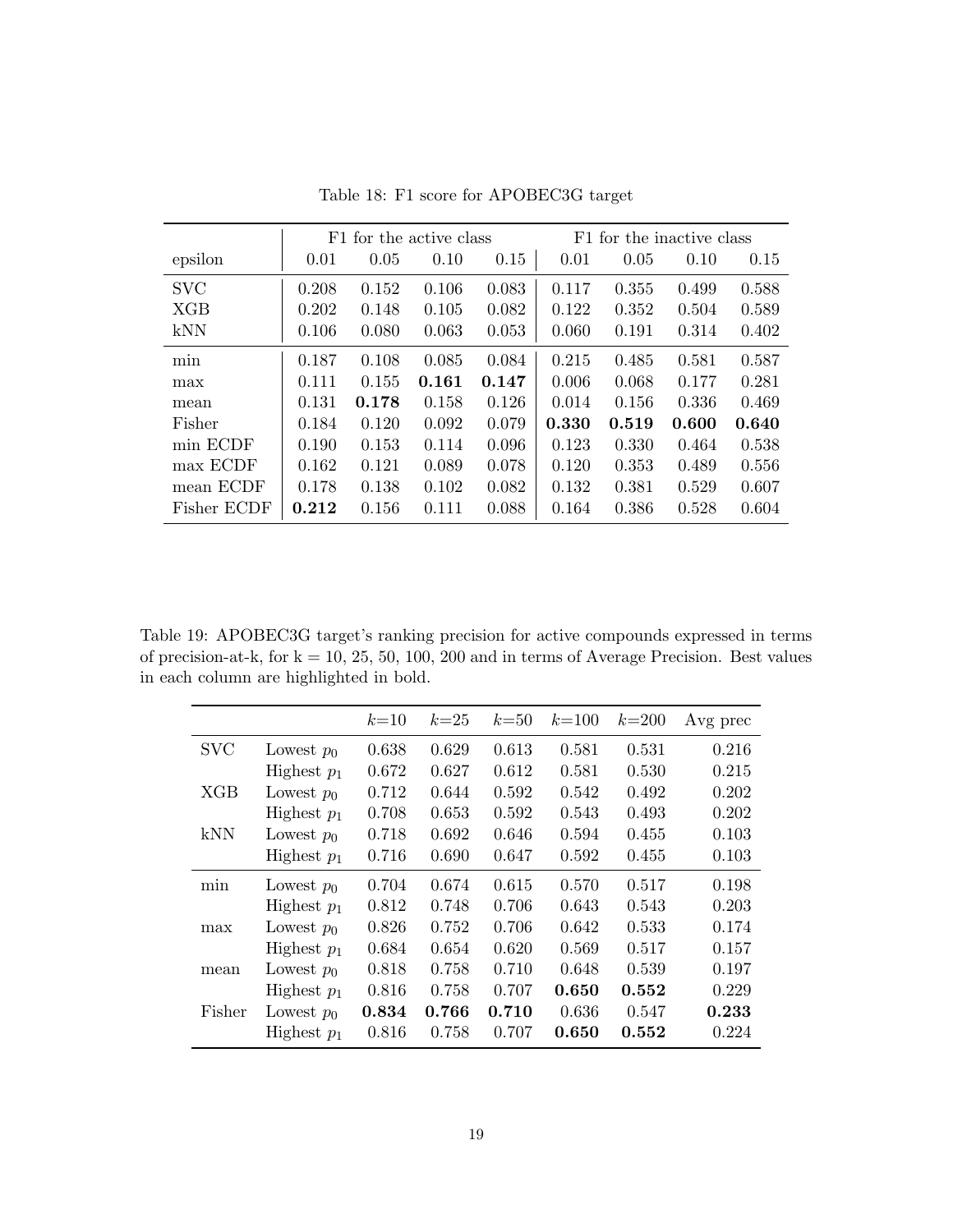<span id="page-19-0"></span>Table 20: Prediction error rate for GLS target. ApA - Active predicted Active, ApI - Active predicted Inactive, IpI - Inactive predicted Inactive, IpA - Inactive predicted Active, refer to cases in which the region prediction contained only one label. Empty refers to cases in which the prediction set was empty. Uncertain are cases in which the region prediction contained more than one label. The values are averages over 50 splits. The number of test samples was 104,997, in which only about 746 on average across 50 splits are active compounds.

|             | ApA    | ApI   | IpI      | IpA                      | Empty  | Uncertain | Error rate |
|-------------|--------|-------|----------|--------------------------|--------|-----------|------------|
| <b>SVC</b>  | 121.38 | 6.62  | 2485.08  | 1049.00                  | 0.00   | 101334.92 | 1.005e-02  |
| <b>XGB</b>  | 122.28 | 7.14  | 2495.30  | 1049.10                  | 0.00   | 101323.18 | 1.006e-02  |
| kNN         | 45.82  | 7.24  | 2698.06  | 1039.38                  | 0.00   | 101206.50 | 9.968e-03  |
| min         | 160.30 | 18.02 | 6476.04  | 2457.14                  | 18.88  | 95866.62  | 2.375e-02  |
| max         | 26.02  | 0.10  | 124.60   | 64.58                    | 0.00   | 104781.70 | 6.160e-04  |
| mean        | 34.68  | 0.28  | 296.28   | 109.98                   | 0.00   | 104555.78 | 1.050e-03  |
| Fisher      | 200.02 | 27.68 | 10165.32 | 3270.96                  | 0.00   | 91333.02  | 3.142e-02  |
| min ECDF    | 116.26 | 9.28  | 3486.48  | 1047.62                  | 3.84   | 100333.52 | 1.010e-02  |
| max ECDF    | 85.72  | 7.24  | 2956.10  | 1037.86                  | 0.00   | 100910.08 | 9.954e-03  |
| mean ECDF   | 97.42  | 8.08  | 3176.60  | 1047.08                  | 0.00   | 100667.82 | 1.005e-02  |
| Fisher ECDF | 130.24 | 8.46  | 3572.80  | 1044.62                  | 0.00   | 100240.88 | 1.003e-02  |
|             |        |       |          | (b) $\varepsilon = 0.05$ |        |           |            |
|             | ApA    | ApI   | IpI      | IpA                      | Empty  | Uncertain | Error rate |
| <b>SVC</b>  | 228.62 | 36.50 | 12207.56 | 5199.68                  | 0.00   | 87324.64  | 0.050      |
| <b>XGB</b>  | 226.94 | 36.90 | 11710.04 | 5232.64                  | 0.00   | 87790.48  | 0.050      |
| kNN         | 112.50 | 37.96 | 11348.92 | 5203.82                  | 0.00   | 88293.80  | 0.050      |
| min         | 303.76 | 78.72 | 25078.72 | 11259.30                 | 651.54 | 67624.96  | 0.114      |
| max         | 54.88  | 3.28  | 1504.78  | 362.82                   | 0.00   | 103071.24 | 0.003      |
| mean        | 89.60  | 9.00  | 3575.42  | 874.42                   | 0.00   | 100448.56 | 0.008      |
| Fisher      | 296.60 | 72.60 | 24651.88 | 9462.80                  | 11.72  | 70501.40  | 0.091      |
| min ECDF    | 216.38 | 37.80 | 12565.52 | 5124.76                  | 102.48 | 86950.06  | 0.050      |
| max ECDF    | 168.66 | 37.04 | 13462.10 | 5224.70                  | 0.00   | 86104.50  | 0.050      |
| mean ECDF   | 200.48 | 36.96 | 13946.74 | 5219.92                  | 0.00   | 85592.90  | 0.050      |
| Fisher ECDF | 239.02 | 39.52 | 14356.06 | 5212.78                  | 0.40   | 85149.22  | 0.050      |

(a)  $\varepsilon = 0.01$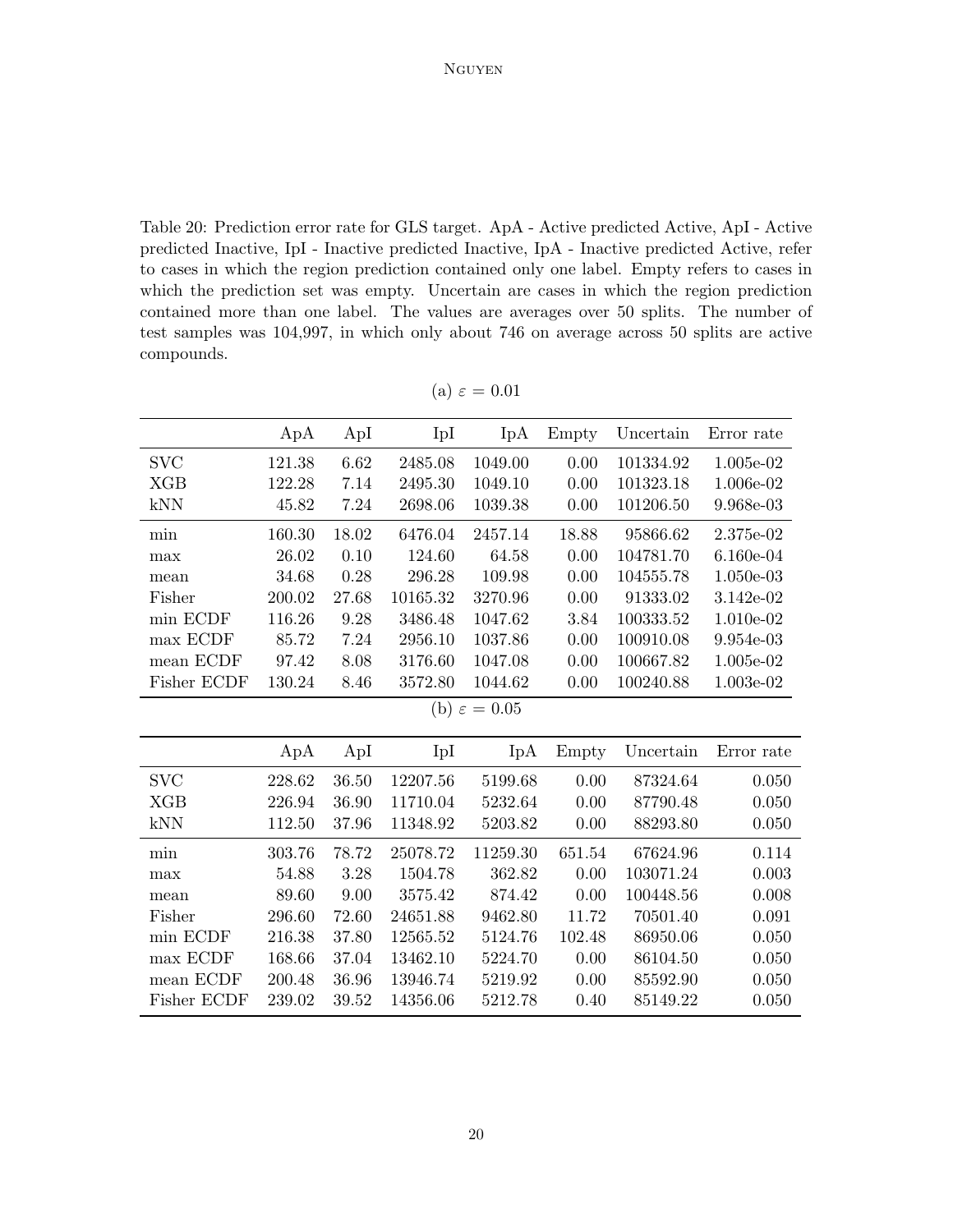<span id="page-20-0"></span>

|             |       | F1 for the active class |       |       | F1 for the inactive class |       |       |       |  |
|-------------|-------|-------------------------|-------|-------|---------------------------|-------|-------|-------|--|
| epsilon     | 0.01  | 0.05                    | 0.10  | 0.15  | 0.01                      | 0.05  | 0.10  | 0.15  |  |
| <b>SVC</b>  | 0.072 | 0.060                   | 0.045 | 0.038 | 0.029                     | 0.136 | 0.248 | 0.335 |  |
| <b>XGB</b>  | 0.073 | 0.059                   | 0.046 | 0.038 | 0.029                     | 0.131 | 0.239 | 0.328 |  |
| kNN         | 0.028 | 0.030                   | 0.027 | 0.025 | 0.032                     | 0.127 | 0.213 | 0.286 |  |
| min         | 0.067 | 0.044                   | 0.034 | 0.030 | 0.075                     | 0.261 | 0.387 | 0.453 |  |
| max         | 0.023 | 0.042                   | 0.052 | 0.051 | 0.001                     | 0.018 | 0.054 | 0.103 |  |
| mean        | 0.030 | 0.057                   | 0.058 | 0.049 | 0.004                     | 0.042 | 0.124 | 0.221 |  |
| Fisher      | 0.071 | 0.050                   | 0.040 | 0.035 | 0.115                     | 0.258 | 0.351 | 0.415 |  |
| min ECDF    | 0.069 | 0.057                   | 0.047 | 0.039 | 0.041                     | 0.140 | 0.240 | 0.314 |  |
| max ECDF    | 0.052 | 0.044                   | 0.037 | 0.032 | 0.035                     | 0.149 | 0.264 | 0.359 |  |
| mean ECDF   | 0.058 | 0.053                   | 0.043 | 0.037 | 0.037                     | 0.154 | 0.270 | 0.363 |  |
| Fisher ECDF | 0.077 | 0.063                   | 0.047 | 0.039 | 0.042                     | 0.158 | 0.268 | 0.356 |  |

Table 21: F1 score for GLS target

<span id="page-20-1"></span>Table 22: GLS target's ranking precision for active compounds expressed in terms of precision-at-k, for  $k = 10, 25, 50, 100, 200$  and in terms of Average Precision. Best values in each column are highlighted in bold.

|            |               | $k=10$ | $k=25$ | $k=50$      | $k = 100$ | $k = 200$ | Avg prec |
|------------|---------------|--------|--------|-------------|-----------|-----------|----------|
| <b>SVC</b> | Lowest $p_0$  | 0.254  | 0.278  | 0.288       | 0.262     | 0.225     | 0.054    |
|            | Highest $p_1$ | 0.242  | 0.277  | 0.286       | 0.260     | 0.225     | 0.053    |
| XGB        | Lowest $p_0$  | 0.422  | 0.398  | 0.372       | 0.325     | 0.262     | 0.062    |
|            | Highest $p_1$ | 0.418  | 0.393  | 0.374       | 0.324     | 0.262     | 0.061    |
| kNN        | Lowest $p_0$  | 0.488  | 0.377  | 0.276       | 0.189     | 0.120     | 0.026    |
|            | Highest $p_1$ | 0.500  | 0.373  | 0.277       | 0.186     | 0.120     | 0.025    |
| min        | Lowest $p_0$  | 0.392  | 0.390  | 0.360       | 0.299     | 0.241     | 0.057    |
|            | Highest $p_1$ | 0.510  | 0.438  | 0.375       | 0.304     | 0.218     | 0.050    |
| max        | Lowest $p_0$  | 0.494  | 0.435  | 0.364       | 0.272     | 0.193     | 0.044    |
|            | Highest $p_1$ | 0.370  | 0.371  | 0.349       | 0.290     | 0.216     | 0.044    |
| mean       | Lowest $p_0$  | 0.500  | 0.443  | 0.361       | 0.281     | 0.207     | 0.051    |
|            | Highest $p_1$ | 0.490  | 0.434  | 0.379       | 0.322     | 0.245     | 0.061    |
| Fisher     | Lowest $p_0$  | 0.524  | 0.431  | 0.379       | 0.325     | 0.268     | 0.068    |
|            | Highest $p_1$ | 0.492  | 0.434  | $\,0.380\,$ | 0.321     | 0.242     | 0.058    |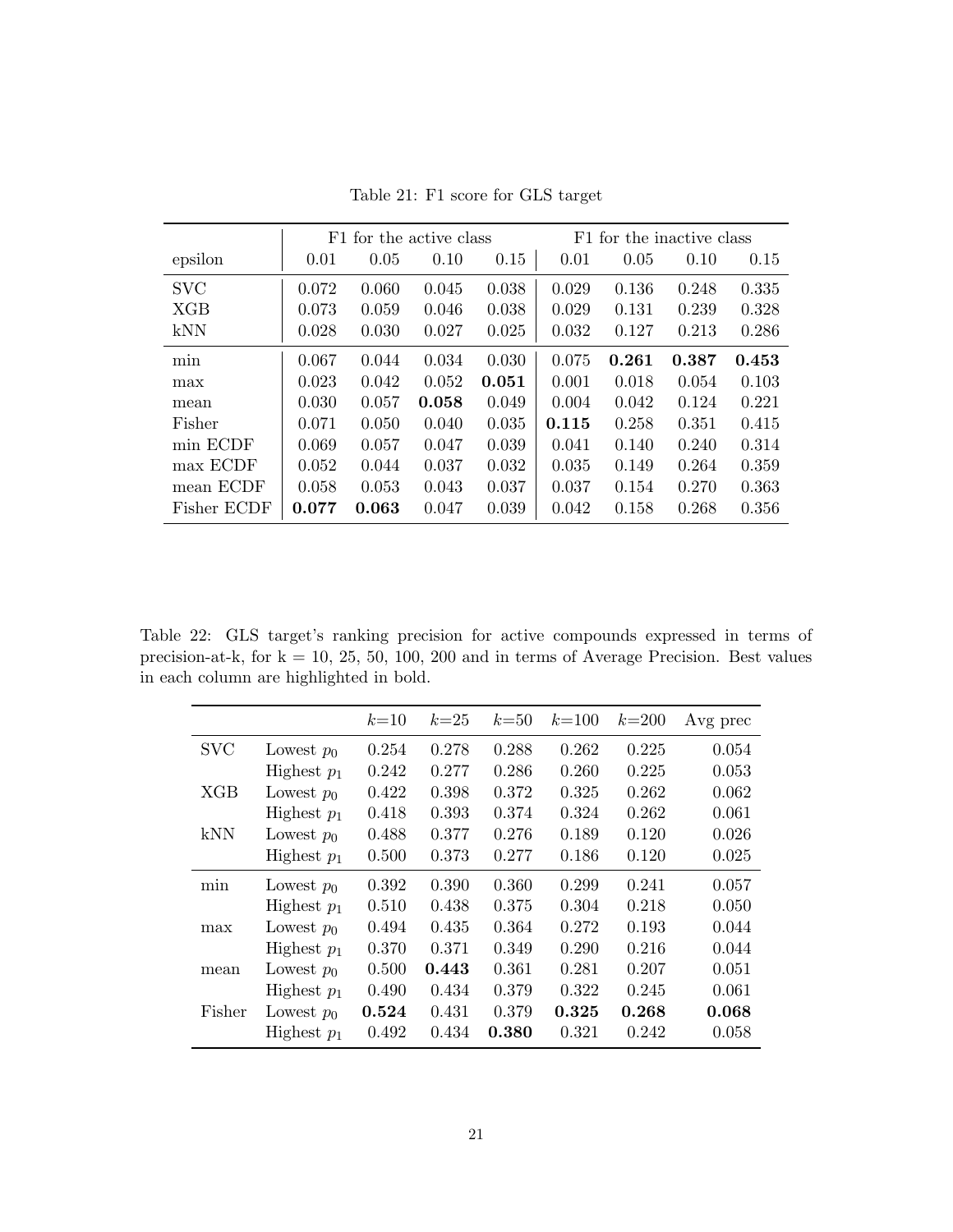The confusion matrices, F1 score for precise predictions, and ranking precision for GLS are described below in Tables [23,](#page-22-0) [24](#page-23-0) and [25.](#page-23-1) Validity-wise, MCIP maintains good error rate below the significance level for all algorithms, except combination of p-values by taking the minimum and Fisher. Fisher and combination of p-values by taking the minimum returned the highest F1 score when predicting inactive compounds. Whereas, Fisher and Fisher ECDF were the best option when predicting active compounds. Fisher, again, returned the highest average ranking precision.

### 3.12. Detailed results for PTH1R target

PTH1R is the tenth biggest target, and has 1.44% of active compounds (5,738).

The confusion matrices, F1 score for precise predictions, and ranking precision for PTH1R are described below in Tables [26,](#page-24-0) [27.](#page-25-0) Validity-wise, MCIP maintains good error rate below the significance level for all algorithms, except combination of p-values by taking the minimum and Fisher. Fisher and combination of p-values by taking the minimum returned the highest F1 score when predicting inactive compounds. Whereas, Fisher and Fisher ECDF were the best option when predicting active compounds. Fisher, again, returned the highest average ranking precision. and [28.](#page-25-1)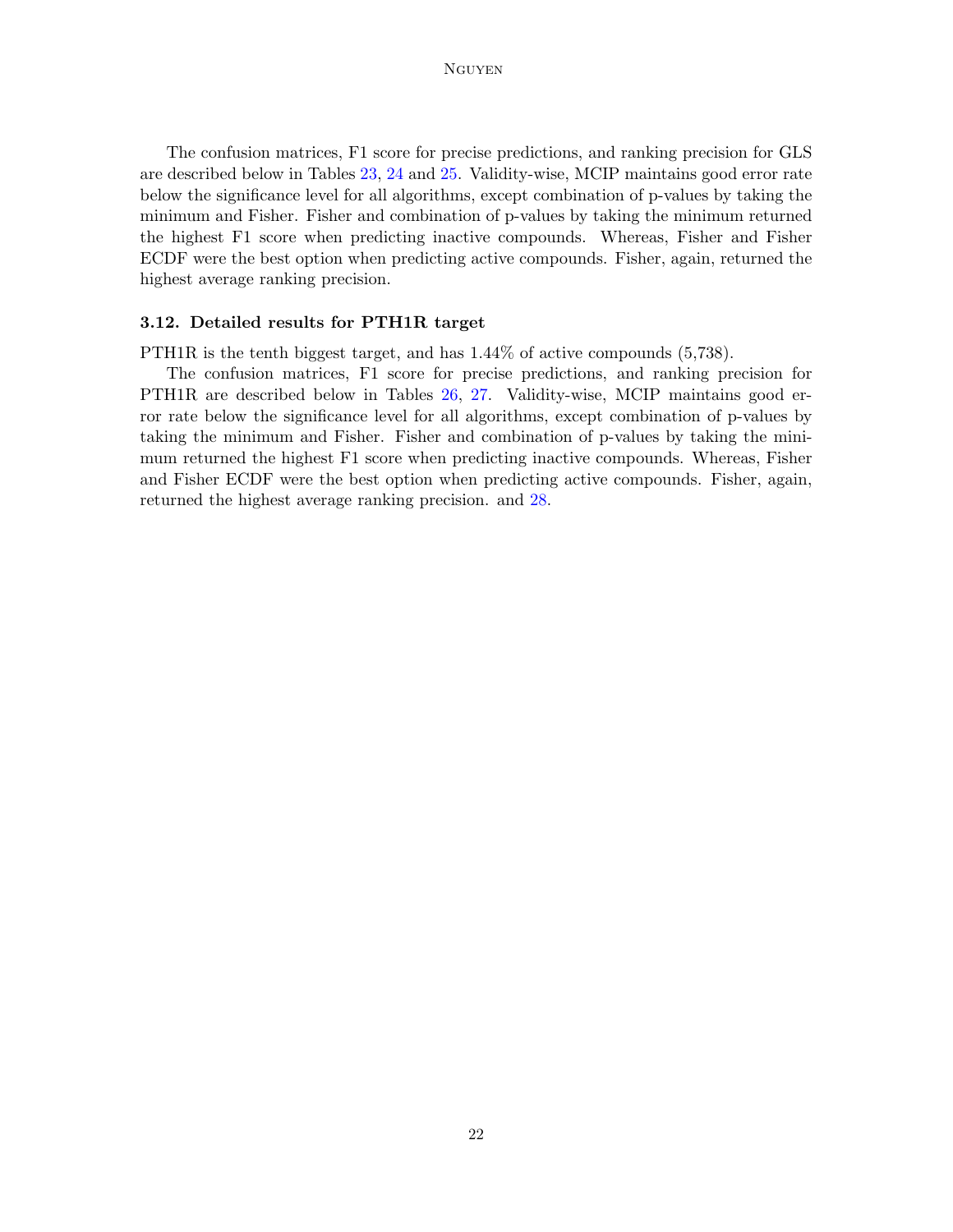<span id="page-22-0"></span>Table 23: Prediction error rate for TARDBP target. ApA - Active predicted Active, ApI - Active predicted Inactive, IpI - Inactive predicted Inactive, IpA - Inactive predicted Active, refer to cases in which the region prediction contained only one label. Empty refers to cases in which the prediction set was empty. Uncertain are cases in which the region prediction contained more than one label. The values are averages over 50 splits. The number of test samples was 102,570, in which only about 2,748 on average across 50 splits are active compounds.

|             | ApA    | ApI    | IpI      | IpA                      | Empty  | Uncertain | Error rate |
|-------------|--------|--------|----------|--------------------------|--------|-----------|------------|
| <b>SVC</b>  | 200.82 | 26.26  | 1923.18  | 998.36                   | 0.00   | 99421.38  | 9.989e-03  |
| <b>XGB</b>  | 218.52 | 28.44  | 2065.90  | 1000.72                  | 0.00   | 99256.42  | 1.003e-02  |
| kNN         | 124.74 | 26.90  | 1296.66  | 998.38                   | 0.00   | 100123.32 | 9.996e-03  |
| min         | 325.14 | 70.40  | 4503.82  | 2396.88                  | 17.72  | 95256.04  | 2.423e-02  |
| max         | 56.98  | 0.42   | 23.04    | 61.70                    | 0.00   | 102427.86 | 6.056e-04  |
| mean        | 72.52  | 1.28   | 73.18    | 99.28                    | 0.00   | 102323.74 | 9.804e-04  |
| Fisher      | 397.38 | 88.34  | 6480.16  | 2839.98                  | 0.00   | 92764.14  | 2.855e-02  |
| min ECDF    | 213.98 | 29.90  | 1881.74  | 999.24                   | 4.42   | 99440.72  | 1.008e-02  |
| max ECDF    | 189.18 | 27.56  | 2178.88  | 1012.00                  | 0.00   | 99162.38  | 1.014e-02  |
| mean ECDF   | 207.00 | 28.30  | 2211.94  | 1005.42                  | 0.00   | 99117.34  | 1.008e-02  |
| Fisher ECDF | 238.08 | 29.22  | 2251.08  | 1006.20                  | 0.00   | 99045.42  | 1.009e-02  |
|             |        |        |          | (b) $\varepsilon = 0.05$ |        |           |            |
|             | ApA    | ApI    | IpI      | IpA                      | Empty  | Uncertain | Error rate |
| <b>SVC</b>  | 501.08 | 136.98 | 9805.72  | 4994.52                  | 0.00   | 87131.70  | 0.050      |
| <b>XGB</b>  | 501.44 | 139.32 | 9706.38  | 5021.92                  | 0.00   | 87200.94  | 0.050      |
| kNN         | 282.34 | 139.28 | 6493.70  | 5007.94                  | 0.00   | 90646.74  | 0.050      |
| min         | 763.82 | 312.96 | 19006.92 | 11203.24                 | 520.60 | 70762.46  | 0.117      |
| max         | 108.42 | 7.90   | 604.26   | 302.18                   | 0.00   | 101547.24 | 0.003      |
| mean        | 170.98 | 21.18  | 1681.58  | 691.46                   | 0.00   | 100004.80 | 0.007      |
| Fisher      | 696.30 | 254.04 | 17114.18 | 8441.90                  | 8.46   | 76055.12  | 0.085      |
| min ECDF    | 474.56 | 138.00 | 8709.32  | 4910.40                  | 74.82  | 88262.90  | 0.050      |
| max ECDF    | 430.52 | 136.54 | 9453.36  | 5007.02                  | 0.00   | 87542.56  | 0.050      |
| mean ECDF   | 482.12 | 136.26 | 9705.66  | 5025.88                  | 0.00   | 87220.08  | 0.050      |
| Fisher ECDF | 529.20 | 140.26 | 9886.76  | 5013.60                  | 0.44   | 86999.74  | 0.050      |

(a)  $\varepsilon = 0.01$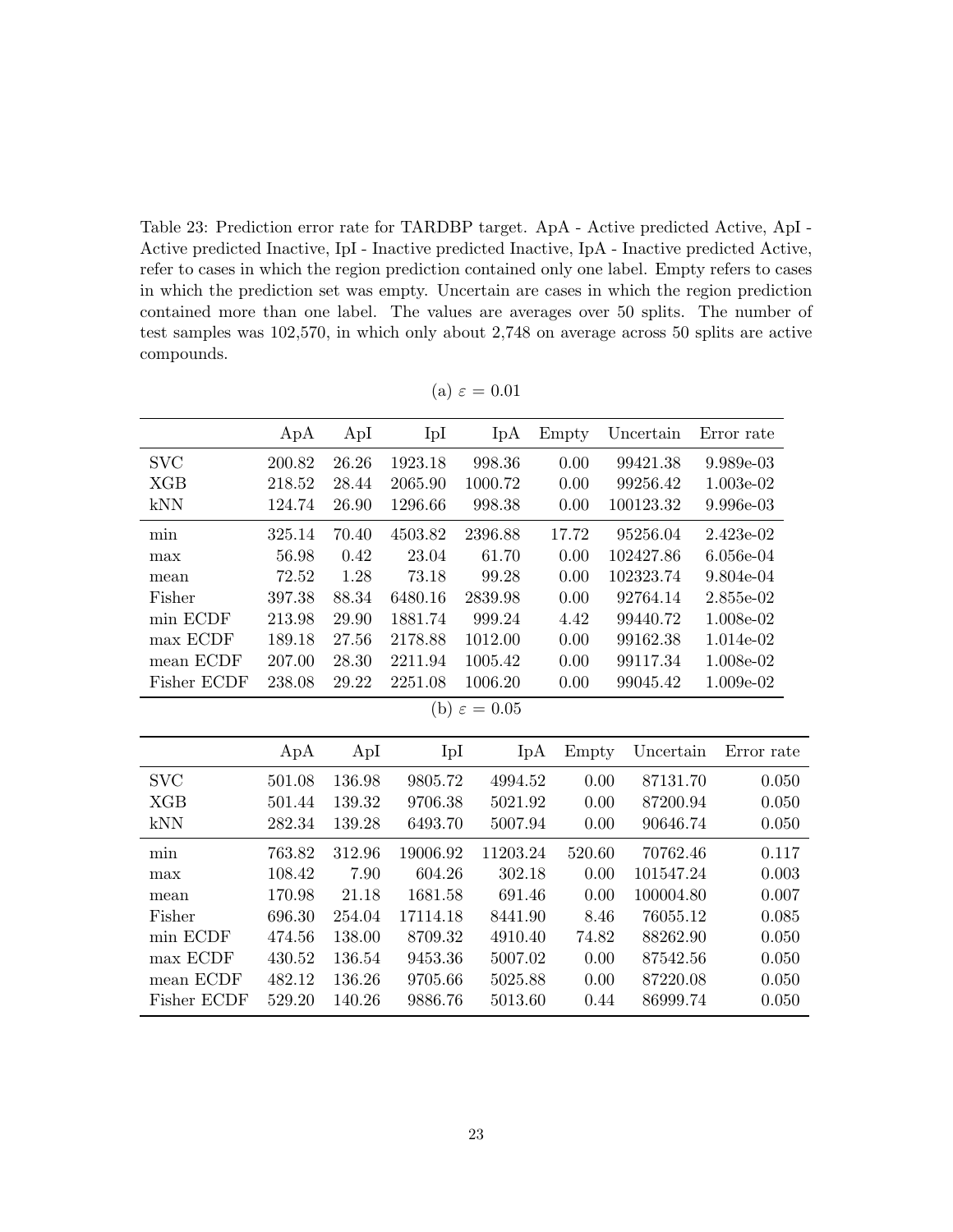<span id="page-23-0"></span>

|             | F1 for the active class |       |       |       | F1 for the inactive class |       |       |       |
|-------------|-------------------------|-------|-------|-------|---------------------------|-------|-------|-------|
| epsilon     | 0.01                    | 0.05  | 0.10  | 0.15  | 0.01                      | 0.05  | 0.10  | 0.15  |
| <b>SVC</b>  | 0.118                   | 0.130 | 0.116 | 0.105 | 2.281e-02                 | 0.111 | 0.205 | 0.282 |
| <b>XGB</b>  | 0.128                   | 0.130 | 0.115 | 0.104 | 2.448e-02                 | 0.110 | 0.198 | 0.275 |
| kNN         | 0.075                   | 0.075 | 0.073 | 0.070 | 1.544e-02                 | 0.075 | 0.142 | 0.200 |
| min         | 0.132                   | 0.108 | 0.094 | 0.087 | 5.261e-02                 | 0.204 | 0.320 | 0.385 |
| max         | 0.049                   | 0.083 | 0.110 | 0.118 | 2.765e-04                 | 0.007 | 0.027 | 0.055 |
| mean        | 0.061                   | 0.112 | 0.130 | 0.123 | 8.780e-04                 | 0.020 | 0.069 | 0.139 |
| Fisher      | 0.146                   | 0.123 | 0.108 | 0.099 | 7.482e-02                 | 0.186 | 0.267 | 0.326 |
| min ECDF    | 0.126                   | 0.125 | 0.111 | 0.103 | $2.232e-02$               | 0.099 | 0.180 | 0.246 |
| max ECDF    | 0.111                   | 0.113 | 0.100 | 0.092 | 2.581e-02                 | 0.107 | 0.193 | 0.267 |
| mean ECDF   | 0.121                   | 0.125 | 0.111 | 0.101 | $2.619e-02$               | 0.110 | 0.199 | 0.276 |
| Fisher ECDF | 0.138                   | 0.137 | 0.118 | 0.106 | 2.665e-02                 | 0.112 | 0.199 | 0.274 |

Table 24: F1 score for TARDBP target

<span id="page-23-1"></span>Table 25: TARDBP target's ranking precision for active compounds expressed in terms of precision-at-k, for  $k = 10, 25, 50, 100, 200$  and in terms of Average Precision. Best values in each column are highlighted in bold.

|            |               | $k=10$ | $k=25$ | $k=50$ | $k = 100$ | $k = 200$ | Avg prec |
|------------|---------------|--------|--------|--------|-----------|-----------|----------|
| <b>SVC</b> | Lowest $p_0$  | 0.446  | 0.429  | 0.403  | 0.360     | 0.308     | 0.071    |
|            | Highest $p_1$ | 0.432  | 0.430  | 0.405  | 0.360     | 0.308     | 0.071    |
| XGB        | Lowest $p_0$  | 0.582  | 0.566  | 0.512  | 0.447     | 0.373     | 0.077    |
|            | Highest $p_1$ | 0.596  | 0.566  | 0.514  | 0.446     | 0.373     | 0.077    |
| kNN        | Lowest $p_0$  | 0.744  | 0.709  | 0.621  | 0.479     | 0.343     | 0.052    |
|            | Highest $p_1$ | 0.752  | 0.713  | 0.624  | 0.480     | 0.343     | 0.052    |
| min        | Lowest $p_0$  | 0.672  | 0.621  | 0.574  | 0.494     | 0.389     | 0.076    |
|            | Highest $p_1$ | 0.730  | 0.670  | 0.596  | 0.504     | 0.384     | 0.072    |
| max        | Lowest $p_0$  | 0.686  | 0.651  | 0.592  | 0.511     | 0.381     | 0.069    |
|            | Highest $p_1$ | 0.592  | 0.543  | 0.525  | 0.469     | 0.379     | 0.070    |
| mean       | Lowest $p_0$  | 0.704  | 0.674  | 0.603  | 0.521     | 0.391     | 0.077    |
|            | Highest $p_1$ | 0.738  | 0.683  | 0.610  | 0.524     | 0.406     | 0.081    |
| Fisher     | Lowest $p_0$  | 0.726  | 0.690  | 0.630  | 0.529     | 0.423     | 0.085    |
|            | Highest $p_1$ | 0.738  | 0.686  | 0.611  | 0.524     | 0.406     | 0.079    |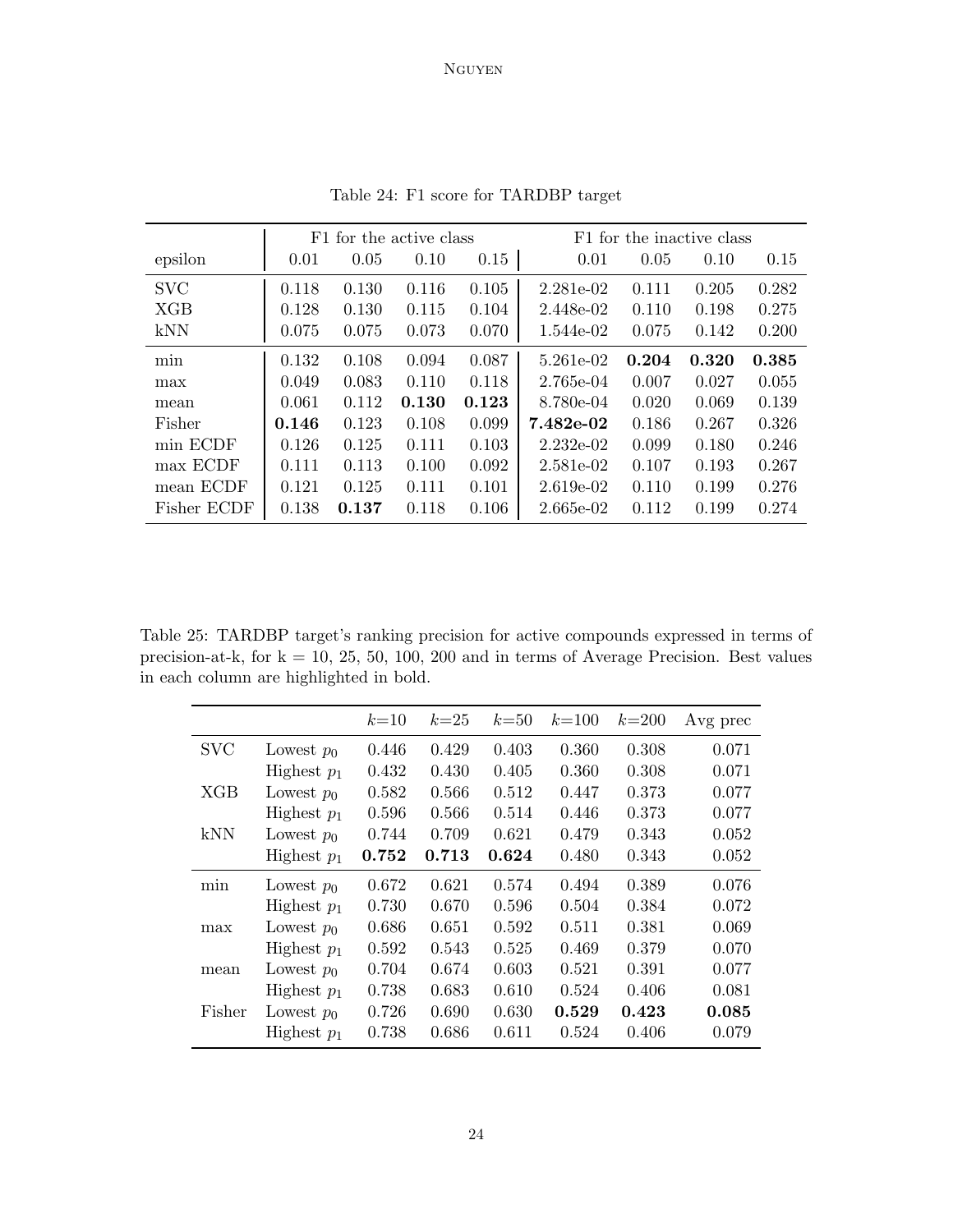<span id="page-24-0"></span>Table 26: Prediction error rate for PTH1R target. ApA - Active predicted Active, ApI - Active predicted Inactive, IpI - Inactive predicted Inactive, IpA - Inactive predicted Active, refer to cases in which the region prediction contained only one label. Empty refers to cases in which the prediction set was empty. Uncertain are cases in which the region prediction contained more than one label. The values are averages over 50 splits. The number of test samples was 98,103, in which only about 1,409 on average across 50 splits are active compounds.

|                          | ApA    | ApI    | IpI      | IpA              | Empty            | Uncertain | Error rate        |  |  |
|--------------------------|--------|--------|----------|------------------|------------------|-----------|-------------------|--|--|
| <b>SVC</b>               | 99.36  | 13.08  | 2317.84  | 962.04           | 0.00<br>94710.68 |           | 9.940e-03         |  |  |
| <b>XGB</b>               | 99.58  | 14.18  | 2489.62  | 966.92           | 0.00             | 94532.70  | 1.000e-02         |  |  |
| kNN                      | 34.60  | 13.16  | 1613.52  | 972.86           | 0.00<br>95468.86 |           | 1.005e-02         |  |  |
| min                      | 158.30 | 35.46  | 5363.36  | 2363.30<br>26.52 |                  | 90156.06  | 2.472e-02         |  |  |
| max                      | 8.52   | 0.24   | 87.68    | 29.28            | 0.00             | 97977.28  | 3.009e-04         |  |  |
| mean                     | 12.04  | 0.56   | 196.40   | 55.48            | 0.00             | 97838.52  | 5.712e-04         |  |  |
| Fisher                   | 189.96 | 40.64  | 7054.26  | 2366.88          | 0.32             | 88450.94  | 2.454e-02         |  |  |
| min ECDF                 | 85.16  | 15.52  | 2555.64  | 965.12           | 4.46             | 94477.10  | 1.004e-02         |  |  |
| max ECDF                 | 65.80  | 15.80  | 2992.16  | 967.98           | 0.00             | 94061.26  | 1.003e-02         |  |  |
| mean ECDF                | 76.82  | 15.52  | 3050.08  | 965.52           | 0.00             | 93995.06  | 1.000e-02         |  |  |
| Fisher ECDF              | 107.50 | 15.64  | 3122.64  | 972.64           | 0.00             | 93884.58  | 1.007e-02         |  |  |
| (b) $\varepsilon = 0.05$ |        |        |          |                  |                  |           |                   |  |  |
|                          | ApA    | ApI    | IpI      | IpA              | Empty            | Uncertain | Error rate        |  |  |
| <b>SVC</b>               | 290.72 | 75.30  | 11297.58 | 4831.72          | 0.00             | 81607.68  | 0.050             |  |  |
| <b>XGB</b>               | 279.62 | 71.02  | 11320.90 | 4834.30          | 0.00             | 81597.16  | 0.050             |  |  |
| kNN                      | 99.48  | 69.94  | 6491.04  | 4853.00          | 0.00             | 86589.54  | 0.050             |  |  |
| min                      | 412.04 | 156.98 | 20794.54 | 10640.44         | 833.50           | 65265.50  | 0.119             |  |  |
| max                      | 22.76  | 3.76   | 830.26   | 172.62           | 0.00             | 97073.60  | 0.002             |  |  |
| mean                     | 42.68  | 9.40   | 2032.92  | 395.98           | 0.00             | 95622.02  | 0.004             |  |  |
| Fisher                   | 363.84 | 116.56 | 17772.12 | 7277.16          | 14.34            | 72558.98  | 0.076             |  |  |
| min ECDF                 | 249.74 | 70.64  | 9795.90  | 4735.18          | 123.66           | 83127.88  | 0.050             |  |  |
| max ECDF                 | 185.74 | 71.36  | 11609.38 |                  | 4846.02<br>0.00  |           | 81390.50<br>0.050 |  |  |
| mean ECDF                | 231.64 | 71.84  | 12138.66 | 4834.72<br>0.00  |                  | 80826.14  | 0.050             |  |  |
| Fisher ECDF              | 288.96 | 74.58  | 12088.44 | 4832.46          | 3.04             | 80815.52  | 0.050             |  |  |

(a)  $\varepsilon = 0.01$